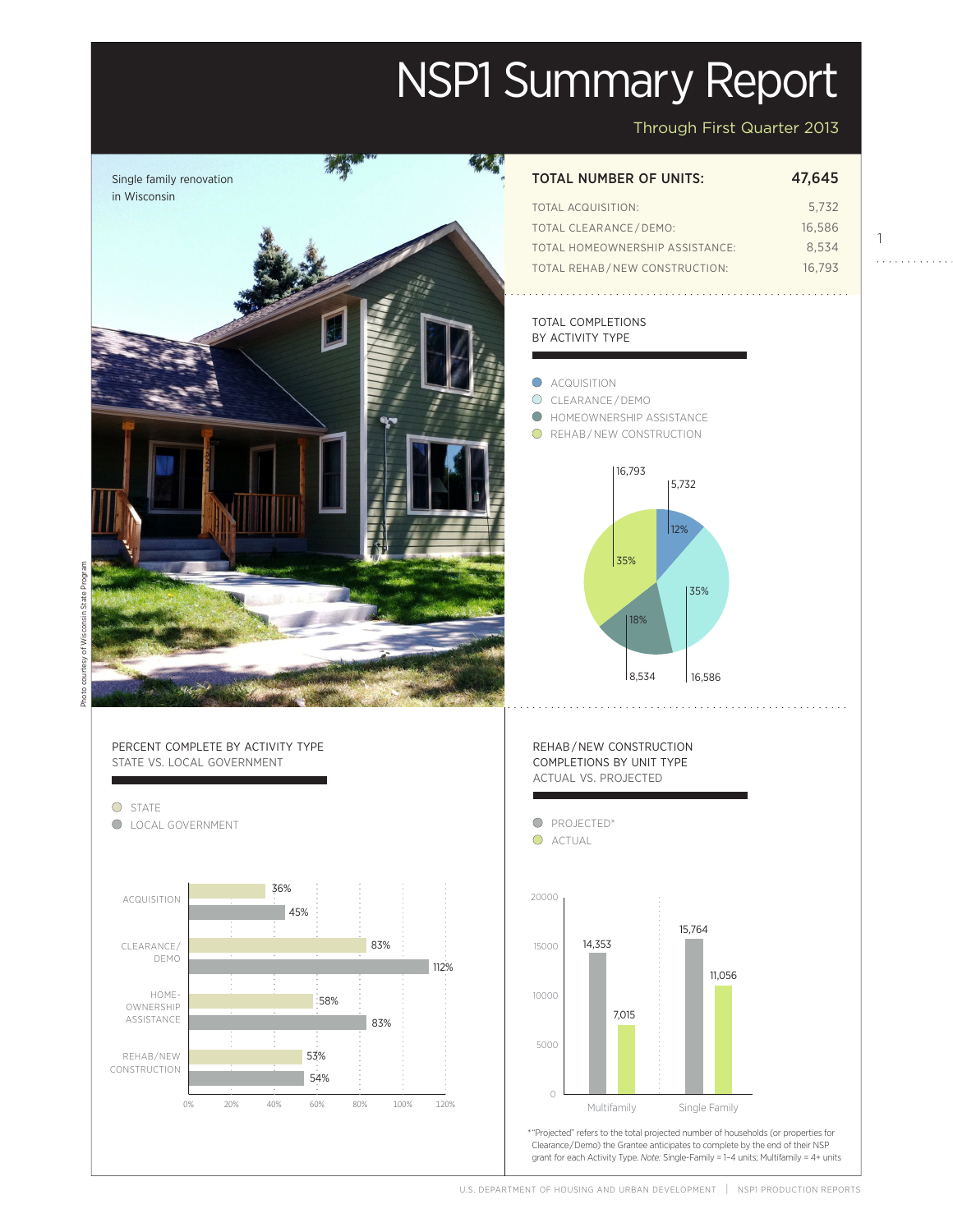$\overline{a}$ 

54%

## STATE VS. LOCAL COMPLETIONS actual vs. projected



0

7,015

#### COMPLETED UNITS BY ACTIVITY TYPE and national objectives

| GRANTEE                    | <b>ACQUISITION</b> | CLEARANCE/<br>DEMO | HOME-<br>OWNERSHIP<br>ASSISTANCE | REHAB/<br>NEW<br>CONSTRUCTION | TOTAL     |
|----------------------------|--------------------|--------------------|----------------------------------|-------------------------------|-----------|
| Adams County, CO           | 13                 |                    | 3                                | $\Omega$                      | 16        |
| <b>LH25</b><br><b>LMMI</b> | 5<br>8             |                    | 3                                | $\Omega$                      | 5<br>11   |
|                            |                    |                    |                                  |                               |           |
| Akron, OH                  | 0                  | 218                |                                  | 22                            | 240       |
| <b>LH25</b><br><b>LMMI</b> | 0<br>$\Omega$      | 22<br>196          |                                  | 7<br>15                       | 29<br>211 |
| Alameda County, CA         | 28                 |                    |                                  |                               | 28        |
| <b>LH25</b><br><b>LMMI</b> | 16<br>12           |                    |                                  |                               | 16<br>12  |
| Alaska State Program       | 48                 | 2                  | $\overline{0}$                   | 91                            | 141       |
| <b>LH25</b><br><b>LMMI</b> | 5<br>43            | $\overline{2}$     | $\circ$                          | 20<br>71                      | 25<br>116 |
| Allegheny County, PA       |                    | 165                |                                  | 109                           | 274       |
| <b>LH25</b><br><b>LMMI</b> |                    | 165                |                                  | 86<br>23                      | 86<br>188 |
| Allentown, PA              | 0                  | 4                  |                                  | 3                             | 7         |
| <b>LH25</b><br><b>LMMI</b> | 0<br>$\Omega$      | $\overline{4}$     |                                  | 3<br>$\Omega$                 | 3<br>4    |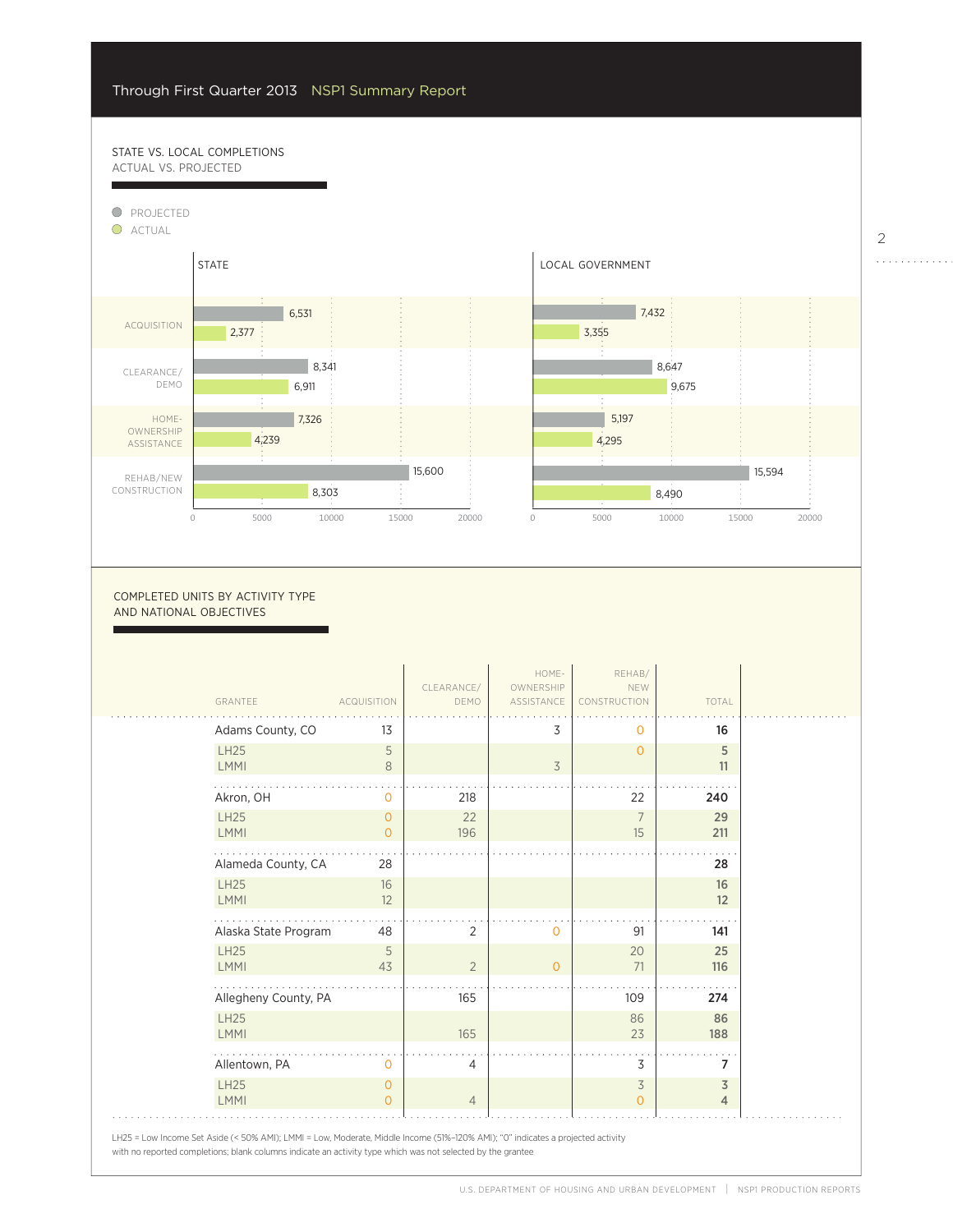$\sim$  .

| GRANTEE                   | <b>ACQUISITION</b>                              | DEMO                      | OWNERSHIP<br>ASSISTANCE  | CONSTRUCTION                  | TOTAL                        |
|---------------------------|-------------------------------------------------|---------------------------|--------------------------|-------------------------------|------------------------------|
| American Samoa            |                                                 | 1                         |                          | 1                             | 2                            |
| LH25<br>LMMI              |                                                 | $\mathbf{1}$              |                          | $\mathbf{1}$                  | $\mathbf{1}$<br>$\mathbf{1}$ |
| Anaheim, CA               | $\mathbf 0$                                     |                           | 17                       | $\mathbf 0$                   | 17                           |
| LH25<br>LMMI              | $\overline{O}$                                  |                           | $17\,$                   | $\circ$                       | $\mathbf 0$<br>$17\,$        |
| Anderson, IN              | 0                                               | 84                        |                          | 31                            | 115                          |
| LH25<br>LMMI              | $\overline{O}$<br>$\overline{O}$                | 84                        |                          | 24<br>$\overline{7}$          | 24<br>91                     |
| Anoka County, MN          | 3                                               | 5                         | $\overline{c}$           | 18                            | 28                           |
| LH25<br>LMMI              | $\mathsf{O}\xspace$<br>$\overline{\mathcal{S}}$ | 5                         | $\overline{2}$           | $\,8\,$<br>10                 | 8<br>20                      |
| Antioch, CA               |                                                 |                           |                          | 12                            | 12                           |
| LH25<br>LMMI              |                                                 |                           |                          | $\mathsf S$<br>$\overline{7}$ | 5<br>$\overline{7}$          |
| .<br>Apple Valley, CA     | 16                                              |                           | 29                       |                               | 45                           |
| LH25<br>LMMI              | 16                                              |                           | $\overline{0}$<br>29     |                               | $\mathbf{O}$<br>45           |
| Arizona State Program     | $\mathbf{O}$                                    |                           | $\ddotsc$<br>905         | 89                            | 994                          |
| LH25<br>LMMI              | $\mathsf{O}\xspace$                             |                           | 46<br>859                | 89                            | 135<br>859                   |
| .<br>Arlington, TX        | 7                                               | $\mathbf 0$               | 25                       |                               | 32                           |
| <b>LH25</b><br>LMMI       | $\overline{O}$<br>$\overline{7}$                | $\circ$<br>$\overline{O}$ | $\overline{7}$<br>$18\,$ |                               | $\overline{7}$<br>25         |
| Atlanta, GA               | 4                                               | 16                        | 2                        | 125                           | 147                          |
| LH25<br>LMMI              | $\overline{4}$<br>0                             | $16\,$                    | $\sqrt{2}$               | 69<br>56                      | 73<br>74                     |
| Augusta, GA               | 1                                               |                           | $\mathbf 0$              | 12                            | 13                           |
| LH25<br>LMMI              |                                                 |                           | $\mathsf{O}\xspace$      | $\mathsf{O}\xspace$<br>12     | $\pmb{0}$<br>13              |
| .<br>Aurora, CO           | 56                                              |                           | $\mathsf{O}\xspace$      | 12                            | 68                           |
| LH25<br>LMMI              | 34<br>22                                        |                           | $\mathsf{O}\xspace$      | 12<br>$\overline{O}$          | 46<br>22                     |
| 1.1.1.1.1.1<br>Aurora, IL | $\cdot$ $\,$ .<br>$\overline{7}$                |                           | ÷,<br>$\overline{2}$     |                               | 9                            |
| LH25<br>LMMI              | $\overline{3}$<br>$\overline{4}$                |                           | $\overline{2}$           |                               | $\overline{3}$<br>6          |

LH25 = Low Income Set Aside (< 50% AMI); LMMI = Low, Moderate, Middle Income (51%–120% AMI); "0" indicates a projected activity with no reported completions; blank columns indicate an activity type which was not selected by the grantee

3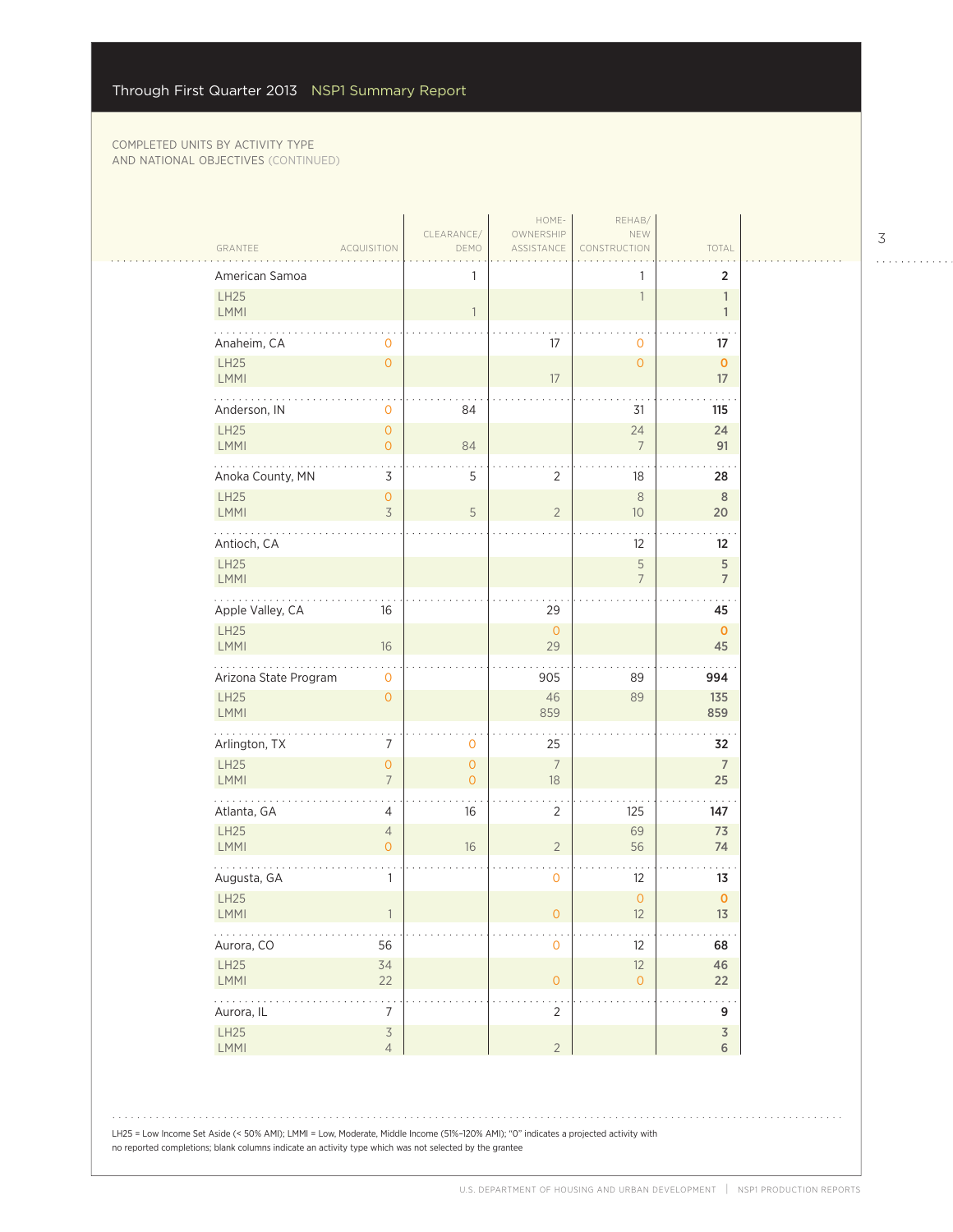$\sim 100$ 

|                            |                                                      | CLEARANCE/               | HOME-<br>OWNERSHIP       | REHAB/<br>NEW                              |                                    |
|----------------------------|------------------------------------------------------|--------------------------|--------------------------|--------------------------------------------|------------------------------------|
| GRANTEE                    | <b>ACQUISITION</b>                                   | DEMO                     | ASSISTANCE               | CONSTRUCTION                               | TOTAL                              |
| Avondale City, AZ          |                                                      | 4                        | 46                       | 0                                          | 50                                 |
| LH25<br><b>LMMI</b>        |                                                      | $\overline{4}$           | $\,8\,$<br>38            | $\overline{O}$                             | 8<br>42                            |
| Babylon Township, NY       |                                                      |                          |                          | 5                                          | 5                                  |
| LH25<br><b>LMMI</b>        |                                                      |                          |                          | $\overline{4}$<br>$\overline{\phantom{a}}$ | 4<br>$\mathbf{1}$                  |
| Bakersfield, CA            | 19                                                   |                          | 77                       | 71                                         | 167                                |
| LH25<br><b>LMMI</b>        | 19                                                   |                          | 77                       | 71                                         | 19<br>148                          |
| Baltimore County, MD       | 27                                                   |                          | 34                       | 33                                         | 94                                 |
| <b>LH25</b><br><b>LMMI</b> | 27                                                   |                          | 34                       | $\overline{4}$<br>29                       | $\overline{4}$<br>90               |
| Baltimore, MD              |                                                      |                          |                          | 70                                         | 70                                 |
| LH25<br>LMMI               |                                                      |                          |                          | 46<br>24                                   | 46<br>24                           |
| Baton Rouge, LA            |                                                      |                          |                          | 12                                         | 12                                 |
| <b>LH25</b>                |                                                      |                          |                          | 12                                         | 12                                 |
| Bergen County, NJ          | 8                                                    |                          | 3                        | 4                                          | 15                                 |
| LH25<br><b>LMMI</b>        | $\,8\,$                                              |                          | $\overline{\mathcal{S}}$ | $\overline{4}$                             | 12<br>$\overline{3}$               |
| Birmingham, AL             | 0                                                    |                          |                          | 21                                         | 21                                 |
| <b>LH25</b><br>LMMI        | $\overline{0}$<br>$\overline{0}$                     |                          |                          | $\overline{7}$<br>14                       | $\overline{7}$<br>14               |
| Boston, MA                 | 6                                                    |                          | 8                        | 9                                          | 23                                 |
| LH25<br>LMMI               | $\overline{\mathcal{S}}$<br>$\overline{\mathcal{S}}$ |                          | $\,8\,$                  | $\overline{4}$<br>5                        | $\overline{7}$<br>16               |
| Boynton Beach, FL          | 12                                                   |                          |                          |                                            | 12                                 |
| LH25<br>LMMI               | $\mathsf{9}$<br>$\overline{3}$                       |                          |                          |                                            | $\boldsymbol{9}$<br>$\overline{3}$ |
| .<br>Brevard County, FL    | .<br>$11\,$                                          | $\mathsf 3$              |                          | .<br>39                                    | .<br>53                            |
| LH25<br>LMMI               | $\mathsf S$<br>$\,$ $\,$ $\,$                        | $\overline{\mathcal{S}}$ |                          | $\mathsf{9}$<br>$30$                       | 14<br>39                           |
| .<br>Brockton, MA          | 1                                                    |                          | 8                        | 6                                          | .<br>15                            |
| LH25<br>LMMI               | $\overline{O}$<br>$\overline{1}$                     |                          | $\,8\,$                  | $\overline{4}$<br>$\overline{2}$           | $\overline{4}$<br>11               |
|                            |                                                      |                          |                          |                                            |                                    |

4

 $\begin{array}{cccccccccccccc} . & . & . & . & . & . & . & . & . & . & . & . & . \end{array}$ 

LH25 = Low Income Set Aside (< 50% AMI); LMMI = Low, Moderate, Middle Income (51%–120% AMI); "0" indicates a projected activity with no reported completions; blank columns indicate an activity type which was not selected by the grantee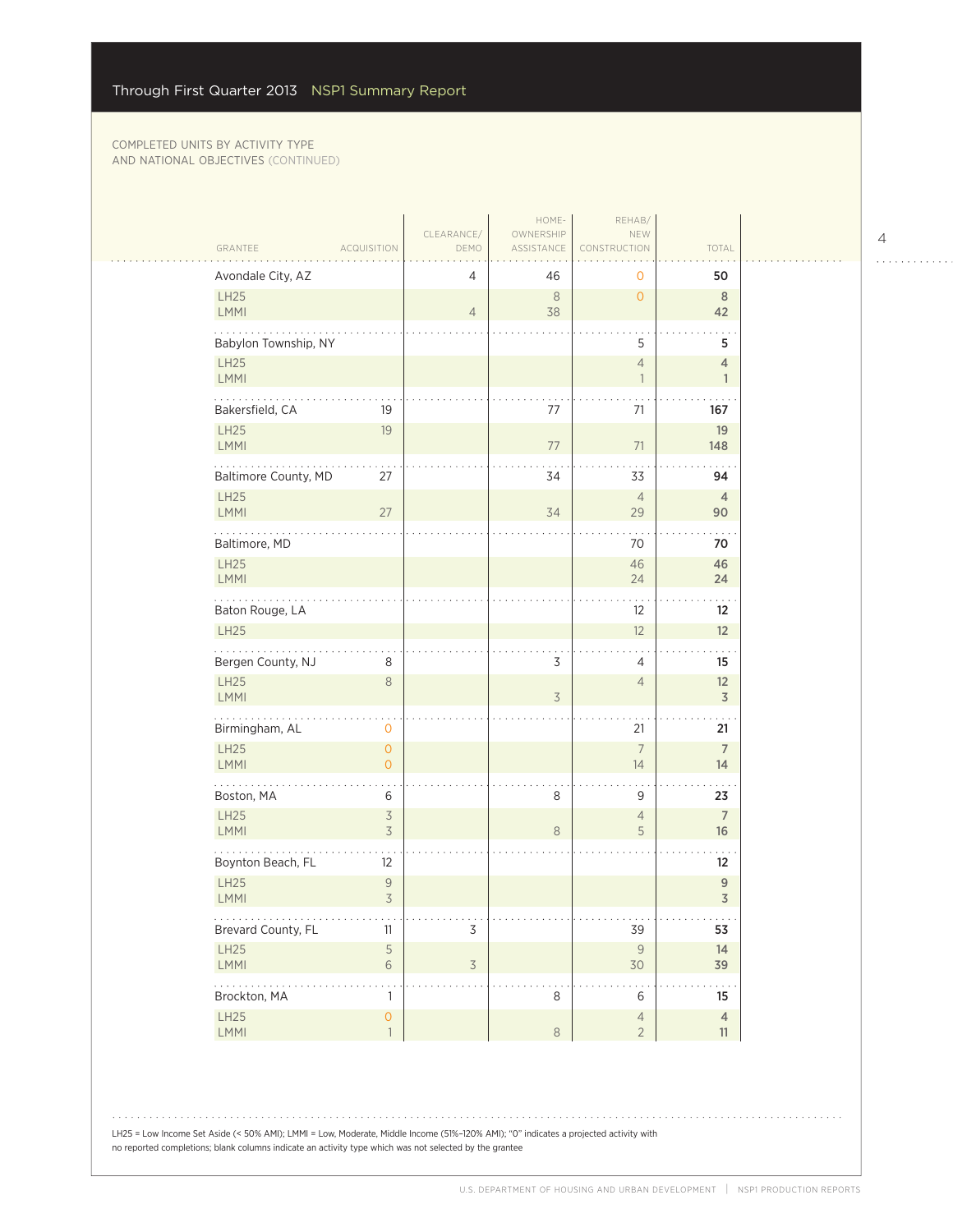#### COMPLETED UNITS BY ACTIVITY TYPE AND NATIONAL OBJECTIVES (CONTINUED)

|                                                                                                                                                                                                                                                                                                                                                                                                                                |                                            |                    | HOME-                   | REHAB/                                 |                                |  |
|--------------------------------------------------------------------------------------------------------------------------------------------------------------------------------------------------------------------------------------------------------------------------------------------------------------------------------------------------------------------------------------------------------------------------------|--------------------------------------------|--------------------|-------------------------|----------------------------------------|--------------------------------|--|
| GRANTEE                                                                                                                                                                                                                                                                                                                                                                                                                        | <b>ACQUISITION</b>                         | CLEARANCE/<br>DEMO | OWNERSHIP<br>ASSISTANCE | NEW<br>CONSTRUCTION                    | TOTAL                          |  |
| Broward County, FL                                                                                                                                                                                                                                                                                                                                                                                                             | 0                                          | 5                  | 22                      | 119                                    | 146                            |  |
| LH25<br>LMMI                                                                                                                                                                                                                                                                                                                                                                                                                   | $\overline{O}$<br>$\overline{0}$           | 5                  | 22                      | 56<br>63                               | 56<br>90                       |  |
| Butler County, OH                                                                                                                                                                                                                                                                                                                                                                                                              |                                            | 29                 |                         | 9                                      | 38                             |  |
| LH25<br>LMMI                                                                                                                                                                                                                                                                                                                                                                                                                   |                                            | 29                 |                         | $\overline{\mathcal{S}}$<br>$\sqrt{6}$ | $\mathfrak Z$<br>35            |  |
| .<br>Canton Township, MI                                                                                                                                                                                                                                                                                                                                                                                                       | 8                                          |                    |                         |                                        | 8                              |  |
| LH25<br>LMMI                                                                                                                                                                                                                                                                                                                                                                                                                   | $\overline{\phantom{a}}$<br>$\overline{7}$ |                    |                         |                                        | $\mathbb{1}$<br>$\overline{7}$ |  |
| Canton, OH                                                                                                                                                                                                                                                                                                                                                                                                                     |                                            | 2                  |                         | 16                                     | 18                             |  |
| LH25<br>LMMI                                                                                                                                                                                                                                                                                                                                                                                                                   |                                            | $\overline{2}$     |                         | $10$<br>6                              | $10$<br>8                      |  |
| Cape Coral, FL                                                                                                                                                                                                                                                                                                                                                                                                                 | 0                                          |                    | 38                      | 37                                     | 75                             |  |
| LH25                                                                                                                                                                                                                                                                                                                                                                                                                           |                                            |                    |                         | 8                                      | $\,$ 8 $\,$                    |  |
| <b>LMMI</b><br>.                                                                                                                                                                                                                                                                                                                                                                                                               | $\overline{O}$                             |                    | 38                      | 29                                     | 67                             |  |
| Chandler, AZ<br>LH25                                                                                                                                                                                                                                                                                                                                                                                                           | 31<br>15                                   |                    | $\overline{7}$          |                                        | 38<br>15                       |  |
| LMMI                                                                                                                                                                                                                                                                                                                                                                                                                           | 16                                         |                    | $\overline{7}$          |                                        | 23                             |  |
| Charlotte, NC                                                                                                                                                                                                                                                                                                                                                                                                                  | $\mathsf{O}\xspace$                        |                    | 4                       | 15                                     | 19                             |  |
| LH25<br><b>LMMI</b>                                                                                                                                                                                                                                                                                                                                                                                                            | $\mathsf{O}\xspace$<br>$\overline{0}$      |                    | $\overline{4}$          | 15                                     | 15<br>$\overline{4}$           |  |
| .<br>Chattanooga, TN                                                                                                                                                                                                                                                                                                                                                                                                           | 10                                         | 52                 | 4                       | 9                                      | 75                             |  |
| LH25<br><b>LMMI</b>                                                                                                                                                                                                                                                                                                                                                                                                            | 10                                         | 52                 | $\overline{4}$          | $\mathsf{9}$                           | 10 <sup>°</sup><br>65          |  |
| Chicago, IL                                                                                                                                                                                                                                                                                                                                                                                                                    |                                            | 76                 |                         | 58                                     | 134                            |  |
| <b>LH25</b><br><b>LMMI</b>                                                                                                                                                                                                                                                                                                                                                                                                     |                                            | 76                 |                         | 22<br>36                               | 22<br>$112$                    |  |
| Chula Vista, CA                                                                                                                                                                                                                                                                                                                                                                                                                | 20                                         |                    | $\overline{2}$          |                                        | 22                             |  |
| LH25                                                                                                                                                                                                                                                                                                                                                                                                                           | $\,8\,$                                    |                    |                         |                                        | $\,$ 8 $\,$                    |  |
| <b>LMMI</b><br>$\mathbb{Z}^2$ . The set of $\mathbb{Z}^2$                                                                                                                                                                                                                                                                                                                                                                      | 12                                         |                    | $\overline{2}$          |                                        | 14                             |  |
| Cicero, IL<br>LH25                                                                                                                                                                                                                                                                                                                                                                                                             | $\mathsf{O}\xspace$<br>$\mathsf{O}\xspace$ |                    | 12<br>$\sqrt{6}$        | $\overline{2}$<br>$\mathsf{O}\xspace$  | 14<br>$\,$ 6 $\,$              |  |
| LMMI<br>$\mathbb{E}[\mathbb{E}[\mathbb{E}[\mathbb{E}[\mathbb{E}[\mathbb{E}[\mathbb{E}[\mathbb{E}[\mathbb{E}[\mathbb{E}[\mathbb{E}[\mathbb{E}[\mathbb{E}[\mathbb{E}[\mathbb{E}[\mathbb{E}[\mathbb{E}[\mathbb{E}[\mathbb{E}[\mathbb{E}[\mathbb{E}[\mathbb{E}[\mathbb{E}[\mathbb{E}[\mathbb{E}[\mathbb{E}[\mathbb{E}[\mathbb{E}[\mathbb{E}[\mathbb{E}[\mathbb{E}[\mathbb{E}[\mathbb{E}[\mathbb{E}[\mathbb{E}[\mathbb{E}[\mathbb{$ |                                            |                    | $\,$ $\,$ $\,$          | $\overline{2}$                         | $\,$ 8 $\,$                    |  |
| Cincinnati, OH                                                                                                                                                                                                                                                                                                                                                                                                                 |                                            | 187                |                         | 52                                     | 239                            |  |
| LH25<br>LMMI                                                                                                                                                                                                                                                                                                                                                                                                                   |                                            | 187                |                         | 27<br>25                               | $27\,$<br>212                  |  |

LH25 = Low Income Set Aside (< 50% AMI); LMMI = Low, Moderate, Middle Income (51%-120% AMI); "0" indicates a projected activity with no reported completions; blank columns indicate an activity type which was not selected by the grantee

5

 $\begin{array}{cccccccccccccc} . & . & . & . & . & . & . & . & . & . & . & . & . \end{array}$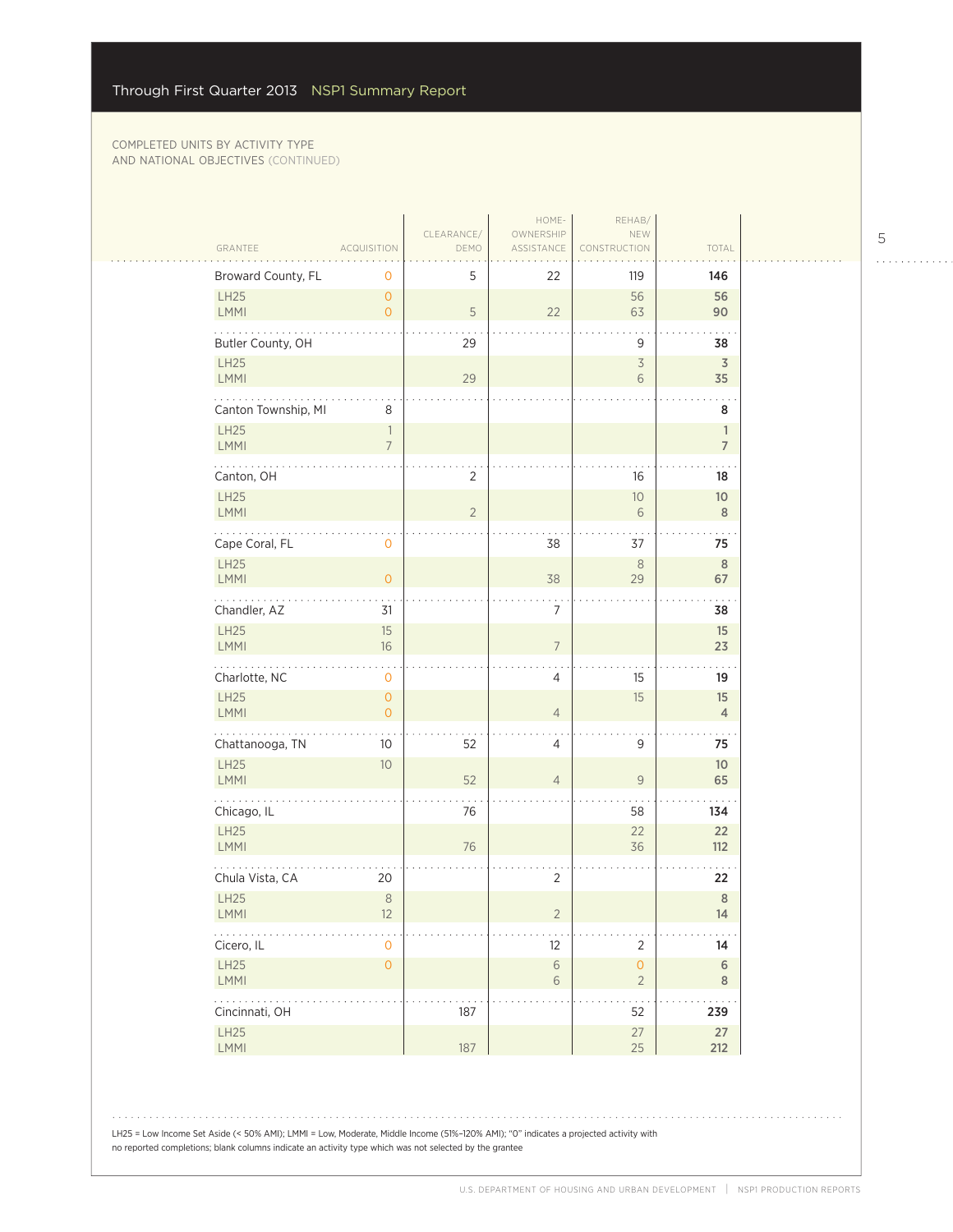|                                       | <b>ACQUISITION</b>        | DEMO           | ASSISTANCE                                 | CONSTRUCTION                        | TOTAL                          |
|---------------------------------------|---------------------------|----------------|--------------------------------------------|-------------------------------------|--------------------------------|
| Clark County, NV                      |                           |                | 13                                         | 202                                 | 215                            |
| <b>LH25</b><br>LMMI                   |                           |                | 13                                         | 72<br>130                           | 72<br>143                      |
| Clayton County, GA                    |                           |                | 9                                          | 158                                 | 167                            |
| LH25<br><b>LMMI</b>                   |                           |                | $\overline{\phantom{a}}$<br>8              | 71<br>87                            | 72<br>95                       |
| Cleveland, OH                         |                           | 687            |                                            | 105                                 | 792                            |
| LH25                                  |                           |                |                                            | 82                                  | 82                             |
| <b>LMMI</b>                           |                           | 687            |                                            | 23                                  | 710                            |
| Clinton Township, MI<br><b>LH25</b>   | 11<br>$11\,$              | $\mathbf 0$    |                                            | 12                                  | 23<br>11                       |
| LMMI                                  |                           | $\overline{0}$ |                                            | 12                                  | 12                             |
| Cobb County, GA                       | $\mathbf 0$               |                |                                            | 50                                  | 50                             |
| <b>LH25</b><br>LMMI                   | $\mathbf{O}$              |                |                                            | $\overline{3}$<br>47                | $\overline{3}$<br>47           |
| Collier County, FL                    | 22                        | 1              |                                            | 26                                  | 49                             |
| <b>LH25</b>                           | 22                        |                |                                            | $\sqrt{5}$                          | 27                             |
| LMMI                                  |                           | -1             |                                            | 21                                  | 22                             |
| Columbus, OH<br>LH25                  |                           | 99             |                                            | 112<br>91                           | 211<br>91                      |
| <b>LMMI</b>                           |                           | 99             |                                            | 21                                  | 120                            |
| Columbus-Muscogee, GA                 | 19                        | 1              | 1                                          | 3                                   | 24                             |
| LH25<br><b>LMMI</b>                   | $\sqrt{6}$<br>13          |                | $\overline{\phantom{a}}$<br>$\overline{0}$ | $\overline{\mathcal{S}}$<br>$\circ$ | 10 <sup>°</sup><br>14          |
| Commonwealth                          |                           |                |                                            |                                     |                                |
| of Puerto Rico                        |                           |                |                                            | 15                                  | 15                             |
| LH25<br><b>LMMI</b>                   |                           |                |                                            | $\overline{4}$<br>11                | $\overline{4}$<br>11           |
| Compton, CA                           | 7                         |                |                                            |                                     | 7                              |
| LH <sub>25</sub><br>LMMI              | $\circ$<br>$\overline{7}$ |                |                                            |                                     | $\mathbf{0}$<br>$\overline{7}$ |
| $\cdots$<br>Connecticut State Program | 55                        | 1              | 12                                         | $\overline{7}$                      | 75                             |
| LH25                                  | 27                        |                |                                            | 5                                   | 32                             |
| LMMI                                  | $28\,$                    | $\overline{1}$ | 12                                         | $\overline{2}$                      | 43                             |
| Contra Costa County, CA               |                           |                | 22                                         | 23                                  | 45                             |
| <b>LH25</b><br>LMMI                   |                           |                | 22                                         | $\mathcal{G}$<br>14                 | $\boldsymbol{9}$<br>36         |

6

 $\begin{array}{cccccccccccccc} . & . & . & . & . & . & . & . & . & . & . & . & . \end{array}$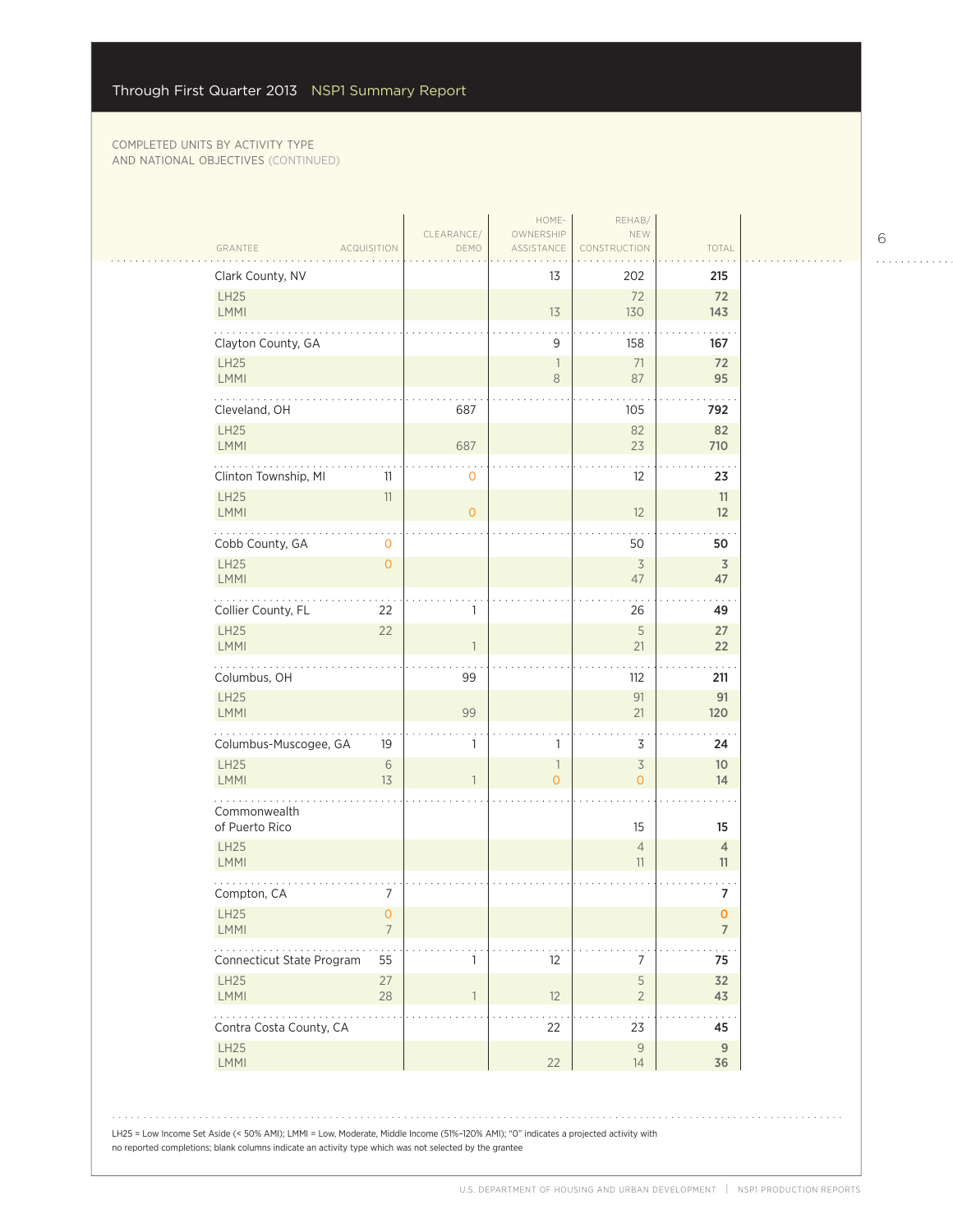|                                            |                     |                                       |                    | HOME-                            | REHAB/                                 |                                           |
|--------------------------------------------|---------------------|---------------------------------------|--------------------|----------------------------------|----------------------------------------|-------------------------------------------|
| GRANTEE                                    |                     | <b>ACQUISITION</b>                    | CLEARANCE/<br>DEMO | OWNERSHIP<br>ASSISTANCE          | NEW<br>CONSTRUCTION                    | TOTAL                                     |
|                                            | Cook County, IL     | 0                                     | 48                 |                                  | 6                                      | 54                                        |
| LH25<br>LMMI                               |                     | $\circ$<br>$\overline{O}$             | 48                 |                                  | $\overline{0}$<br>6                    | $\mathbf 0$<br>54                         |
|                                            | Coral Springs, FL   |                                       |                    | 38                               | 38                                     | 76                                        |
| LH25<br>LMMI                               |                     |                                       |                    | 10<br>28                         | 10<br>28                               | 20<br>56                                  |
|                                            | Corona, CA          | 9                                     |                    |                                  |                                        | 9                                         |
| <b>LH25</b><br><b>LMMI</b>                 |                     | $\circ$<br>$\overline{9}$             |                    |                                  |                                        | $\mathbf{O}$<br>$9\,$                     |
|                                            | Cuyahoga County, OH |                                       | 53                 | 7                                | 203                                    | 263                                       |
| <b>LH25</b><br>LMMI                        |                     |                                       | 53                 | $\overline{7}$                   | 180<br>23                              | 180<br>83                                 |
|                                            | Dakota County, MN   | 0                                     | 14                 | 41                               | 5                                      | 60                                        |
| LH25<br><b>LMMI</b>                        |                     | $\mathsf{O}\xspace$<br>$\overline{O}$ | 14                 | $\overline{4}$<br>37             | 5                                      | 9<br>51                                   |
|                                            |                     |                                       |                    | 12                               | 30                                     | 42                                        |
| LH25                                       | Dallas County, TX   |                                       |                    | 12                               |                                        | 12                                        |
| LMMI                                       |                     |                                       |                    |                                  | 30                                     | 30                                        |
|                                            | Dallas, TX          | 45                                    |                    |                                  | 43                                     | 88                                        |
| LH25<br>LMMI                               |                     | 20<br>25                              |                    |                                  | 43                                     | 20<br>68                                  |
| .                                          | Dayton, OH          |                                       | 546                |                                  | 4                                      | 550                                       |
| <b>LH25</b><br>LMMI                        |                     |                                       | 546                |                                  | $\overline{4}$<br>$\mathbf{O}$         | 4<br>546                                  |
|                                            | Dearborn, MI        |                                       | 55                 |                                  | 5                                      | 60                                        |
| <b>LH25</b><br><b>LMMI</b>                 |                     |                                       | 55                 |                                  | $\overline{\mathcal{S}}$<br>$\sqrt{2}$ | $\overline{3}$<br>57                      |
|                                            | Deerfield Beach, FL | $\mathbf 0$                           |                    | 7                                | $\mathsf{O}$                           | 7                                         |
| LH25<br>LMMI                               |                     | $\circ$<br>$\circ$                    |                    | $\overline{3}$<br>$\overline{4}$ | $\overline{O}$                         | $\overline{\mathsf{3}}$<br>$\overline{4}$ |
|                                            | Dekalb County, GA   |                                       | $\mathbf 0$        | 28                               | 150                                    | 178                                       |
| LH25<br>LMMI                               |                     |                                       | $\circ$            | $\overline{1}$<br>$27\,$         | 94<br>56                               | 95<br>83                                  |
| $\mathbb{Z}^2$ . The set of $\mathbb{Z}^2$ | Deltona, FL         |                                       |                    |                                  | 50                                     | 50                                        |
| LH25                                       |                     |                                       |                    |                                  | $17\,$                                 | 17                                        |
| LMMI                                       |                     |                                       |                    |                                  | 33                                     | 33                                        |

7

 $\begin{array}{cccccccccccccc} . & . & . & . & . & . & . & . & . & . & . & . & . \end{array}$ 

LH25 = Low Income Set Aside (< 50% AMI); LMMI = Low, Moderate, Middle Income (51%–120% AMI); "0" indicates a projected activity with no reported completions; blank columns indicate an activity type which was not selected by the grantee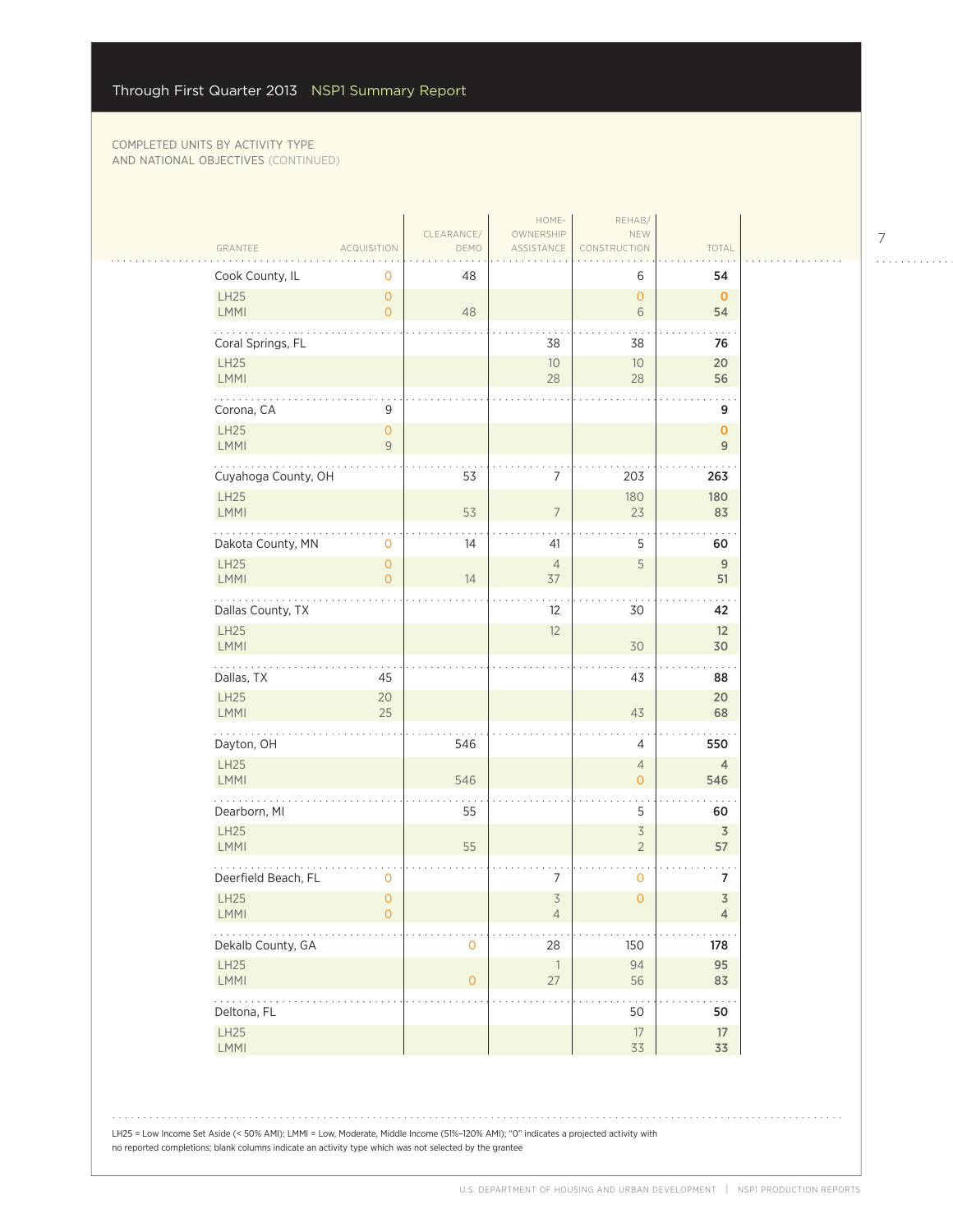| GRANTEE                 | <b>ACQUISITION</b>               | CLEARANCE/<br>DEMO | HOME-<br>OWNERSHIP<br>ASSISTANCE | REHAB/<br>NEW<br>CONSTRUCTION               | TOTAL                                     |
|-------------------------|----------------------------------|--------------------|----------------------------------|---------------------------------------------|-------------------------------------------|
| Denver, CO              |                                  |                    | 40                               | 13                                          | 53                                        |
| LH25<br>LMMI            |                                  |                    | 30<br>10                         | 13                                          | 30<br>23                                  |
| Detroit, MI             | 0                                | 3,080              | $\mathbf 0$                      | 1                                           | 3,081                                     |
| LH25<br>LMMI            | $\overline{0}$                   | 3,080              | $\overline{O}$                   | $\overline{\phantom{a}}$<br>$\overline{O}$  | $\mathbf{1}$<br>3,080                     |
| .<br>DuPage County, IL  | 26                               |                    | 15                               | 8                                           | 49                                        |
| LH25<br>LMMI            | $\overline{7}$<br>19             |                    | 15                               | $\overline{O}$<br>$\,8\,$                   | $\overline{7}$<br>42                      |
| El Paso, TX             | 0                                |                    |                                  | $\overline{2}$                              | 2                                         |
| LH25<br>LMMI            | $\mathsf{O}\xspace$              |                    |                                  | $\overline{O}$<br>$\overline{2}$            | $\mathbf{O}$<br>$\overline{2}$            |
| Elgin, IL               | $\overline{0}$                   | 0                  |                                  | 5                                           | 5                                         |
| LH25<br>LMMI            | $\overline{O}$                   | $\overline{0}$     |                                  | $\overline{\mathcal{S}}$<br>$\overline{c}$  | $\overline{\mathsf{3}}$<br>$\overline{2}$ |
| .<br>Elk Grove, CA      |                                  |                    | 15                               | 17                                          | 32                                        |
| LH25<br>LMMI            |                                  |                    | 15                               | $\,8\,$<br>$\mathsf 9$                      | 8<br>24                                   |
| Elkhart, IN             | 0                                | 55                 |                                  | $\mathbb{1}$                                | 56                                        |
| LH25<br>LMMI            | $\overline{0}$<br>$\overline{O}$ | 55                 |                                  | $\ensuremath{\mathsf{1}}$<br>$\overline{O}$ | $\overline{1}$<br>55                      |
| .<br>Elyria, OH         |                                  | 38                 |                                  | 8                                           | 46                                        |
| LH25<br><b>LMMI</b>     |                                  | 38                 |                                  | $\,$ $\,$ $\,$<br>$\overline{2}$            | 6<br>40                                   |
| Escambia County, FL     | 0                                | 48                 | 8                                | 91                                          | 147                                       |
| <b>LH25</b><br>LMMI     | $\overline{O}$<br>$\overline{O}$ | 48                 | 8                                | 54<br>37                                    | 54<br>93                                  |
| Euclid, OH              | $\mathbf 0$                      | 125                |                                  | 7                                           | 132                                       |
| LH25<br><b>LMMI</b>     | $\overline{0}$<br>0              | 125                |                                  | $\overline{c}$<br>5                         | $\overline{2}$<br>130                     |
| Evansville, IN          | $\overline{2}$                   | 86                 |                                  | 11                                          | 99                                        |
| LH25<br>LMMI            | $\overline{2}$<br>$\circ$        | 86                 |                                  | $\overline{\mathcal{S}}$<br>$\,8\,$         | 5<br>94                                   |
| .<br>Fairfax County, VA | 28                               |                    | 10                               |                                             | 38                                        |
| LH25<br>LMMI            | 28                               |                    | $10$                             |                                             | 28<br>$10$                                |

8

 $\begin{array}{cccccccccccccc} . & . & . & . & . & . & . & . & . & . & . & . & . \end{array}$ 

. . . . . . . . . . . .

LH25 = Low Income Set Aside (< 50% AMI); LMMI = Low, Moderate, Middle Income (51%–120% AMI); "0" indicates a projected activity with no reported completions; blank columns indicate an activity type which was not selected by the grantee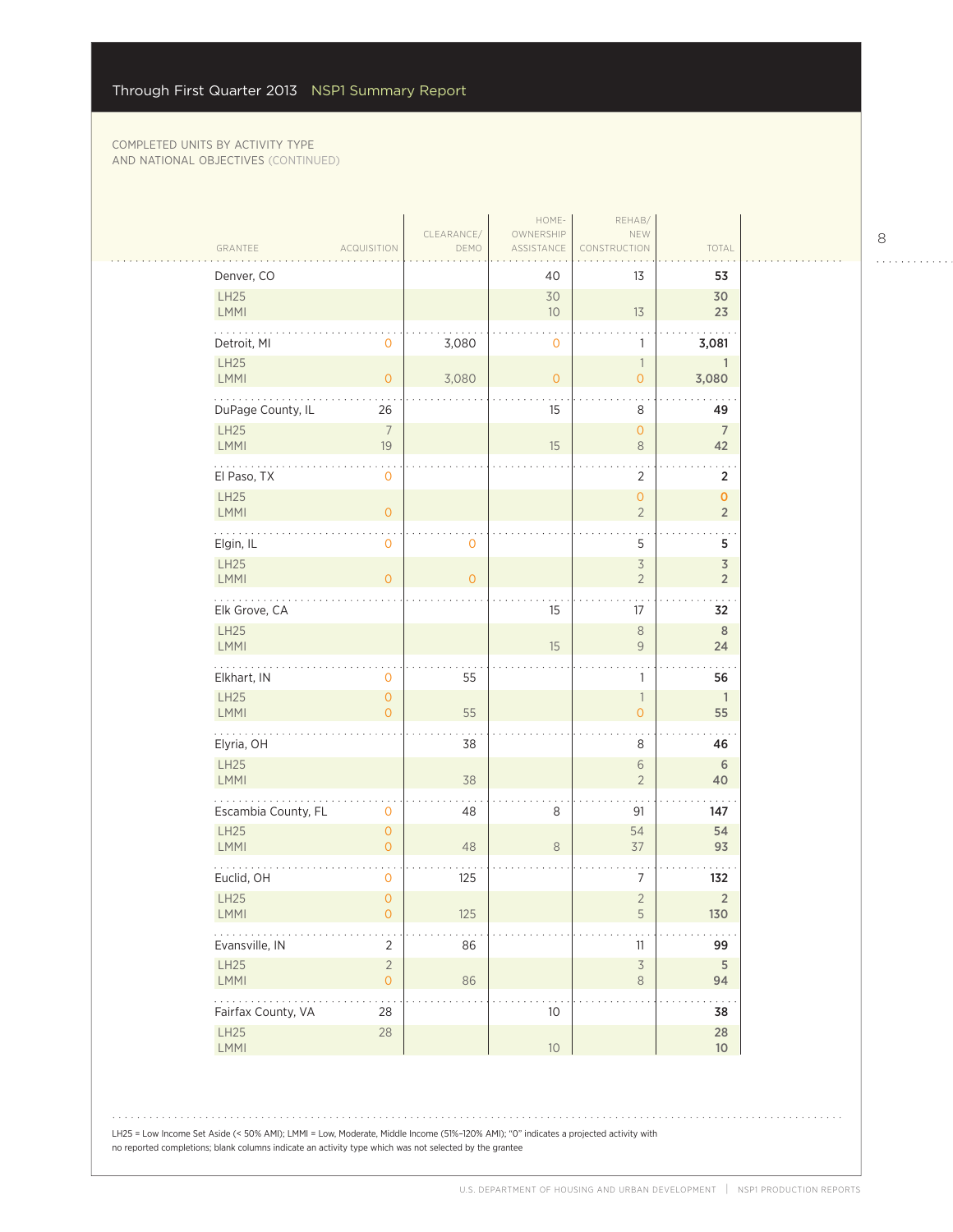| GRANTEE                     | ACQUISITION                    | CLEARANCE/<br>DEMO | HOME-<br>OWNERSHIP<br>ASSISTANCE | REHAB/<br>NEW<br>VSTRUCTION      | TOTAL                      |
|-----------------------------|--------------------------------|--------------------|----------------------------------|----------------------------------|----------------------------|
| Flint, MI                   | $\mathbf 0$                    | 125                | 0                                | 0                                | 125                        |
| LH25<br><b>LMMI</b>         | $\mathbf{O}$<br>$\circ$        | 125                | $\overline{O}$                   | $\overline{0}$                   | $\mathbf{O}$<br>125        |
| Fontana, CA<br>LH25<br>LMMI |                                |                    |                                  | 25<br>$\boldsymbol{7}$<br>$18\,$ | 25<br>$\overline{7}$<br>18 |
| Fort Bend County, TX        | $\mathsf{O}\xspace$            |                    | 4                                | 18                               | 22                         |
| <b>LH25</b><br>LMMI         | $\mathbf{O}$                   |                    | $\overline{2}$<br>$\overline{2}$ | 14<br>$\overline{4}$             | 16<br>6                    |
| Fort Lauderdale, FL         | 26                             |                    |                                  |                                  | 26                         |
| <b>LH25</b><br>LMMI         | $\,8\,$<br>$18\,$              |                    |                                  |                                  | $\,$ 8<br>18               |
| Fort Wayne, IN              | $\mathbf 0$                    |                    | 1                                | 40                               | 41                         |
| LH25<br>LMMI                | $\overline{0}$                 |                    | $\mathbf{1}$                     | 16<br>24                         | 16<br>25                   |
| .<br>Fort Worth, TX         | $\mathbf 0$                    |                    | 166                              |                                  | 166                        |
| LH25<br>LMMI                | $\mathbf{O}$                   |                    | 13<br>153                        |                                  | 13<br>153                  |
| Franklin County, OH         | $\,8\,$                        | $\mathbf 0$        |                                  | 22                               | 30                         |
| LH25<br>LMMI                | $\overline{2}$<br>$\sqrt{6}$   | $\circ$            |                                  | 13<br>9                          | 15<br>15                   |
| .<br>Fresno County. CA      | 68                             |                    | 68                               |                                  | 136                        |
| LH25<br>LMMI                | 25<br>43                       |                    | 25<br>43                         |                                  | 50<br>86                   |
| Fresno, CA                  | 260                            |                    | 82                               | $\mathsf{O}\xspace$              | 342                        |
| LH25<br>LMMI                | 236<br>24                      |                    | 82                               | $\mathsf{O}\xspace$              | 236<br>106                 |
| Ft. Myers, FL               | 15                             |                    |                                  | 19                               | 34                         |
| LH25<br>LMMI                | 14<br>1                        |                    |                                  | $\overline{4}$<br>$15\,$         | 18<br>$16\,$               |
| .<br>Fulton County, GA      | $\mathsf{O}\xspace$            |                    |                                  | 93                               | 93                         |
| LH25<br>LMMI                | $\mathsf{O}\xspace$<br>$\circ$ |                    |                                  | $27$<br>66                       | 27<br>66                   |
| .<br>Garland, TX            | $\mathsf 9$                    | $10$               | 4                                |                                  | $\cdots$<br>23             |
| LH25<br>LMMI                | $\sqrt{4}$<br>5                | $10\,$             | $\overline{4}$                   |                                  | $\overline{4}$<br>19       |

LH25 = Low Income Set Aside (< 50% AMI); LMMI = Low, Moderate, Middle Income (51%–120% AMI); "0" indicates a projected activity with no reported completions; blank columns indicate an activity type which was not selected by the grantee

 $\begin{array}{cccccccccccccc} . & . & . & . & . & . & . & . & . & . & . & . & . \end{array}$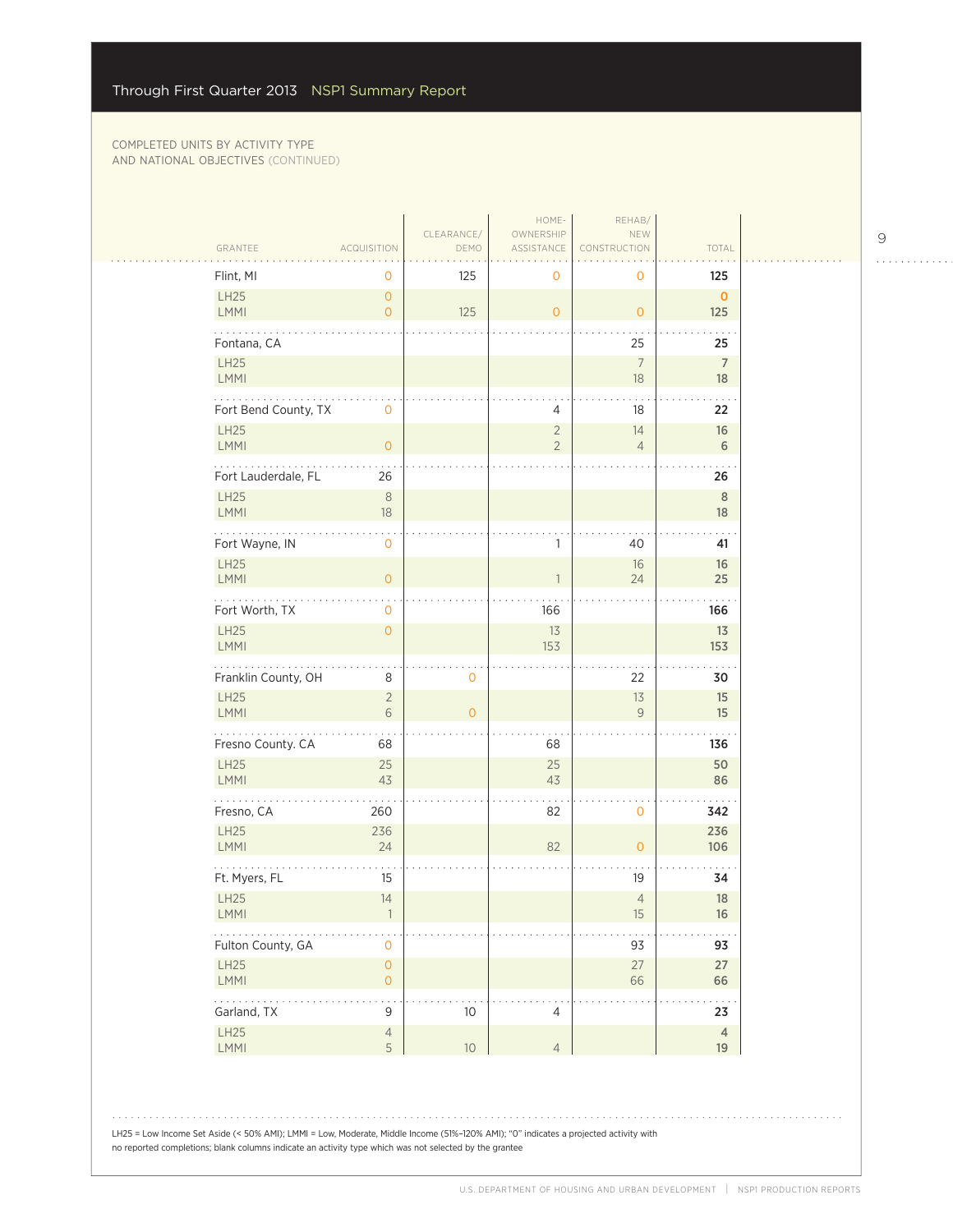$\mathcal{L}_{\mathcal{A}}$ 

| Gary, IN                   | 11                                         | 185            |                  |                 | 196                   |
|----------------------------|--------------------------------------------|----------------|------------------|-----------------|-----------------------|
| <b>LH25</b><br>LMMI        | $\mathsf{9}$<br>$\overline{2}$             | 185            |                  |                 | $\mathsf g$<br>187    |
| Genesee County, MI         | 40                                         | 150            | 8                | 0               | 198                   |
| <b>LH25</b><br><b>LMMI</b> | 21<br>19                                   | 150            | $\,8\,$          | $\overline{O}$  | 21<br>177             |
| Glendale, AZ               | 69                                         |                |                  |                 | 69                    |
| LH25<br>LMMI               | 59<br>10                                   |                |                  |                 | 59<br>10 <sup>°</sup> |
| Grand Prairie, TX          | 18                                         |                | 61               |                 | 79                    |
| LH25<br><b>LMMI</b>        | $\overline{4}$<br>14                       |                | 10<br>51         |                 | 14<br>65              |
| .<br>Grand Rapids, MI      |                                            | $\mathbf 0$    | 10               | 37              | 47                    |
| LH25<br><b>LMMI</b>        |                                            | $\overline{O}$ | 10               | 11<br>26        | 11<br>36              |
| Greenville County, SC      | 4                                          | 45             |                  | 21              | 70                    |
| <b>LH25</b><br><b>LMMI</b> | $\overline{3}$<br>$\mathbf{1}$             | 45             |                  | 21              | 24<br>46              |
| Gwinnett County, GA        | 112                                        |                | 36               | 143             | 291                   |
| LH25<br>LMMI               | 58<br>54                                   |                | $\sqrt{2}$<br>34 | 61<br>82        | 121<br>170            |
| .<br>Hamilton City, OH     | 1                                          | 8              | $\mathbf 0$      | 11              | 20                    |
| LH25<br><b>LMMI</b>        | $\overline{\phantom{a}}$<br>$\overline{O}$ | $\,8\,$        | $\overline{0}$   | $\sqrt{6}$<br>5 | $\overline{7}$<br>13  |
| Hamilton County, IN        | 23                                         |                |                  |                 | 23                    |
| <b>LH25</b><br>LMMI        | 5<br>18                                    |                |                  |                 | 5<br>18               |
| Hamilton County, OH        | 2                                          | 104            |                  | 34              | 140                   |
| LH25<br>$\mathsf{LMMI}$    | $\mathbf{1}$<br>$\mathbf{1}$               | 104            |                  | 16<br>$18\,$    | 17<br>123             |
| .<br>Hammond, IN           |                                            |                |                  | 26              | 26                    |
| LH25<br>LMMI               |                                            |                |                  | 12<br>14        | 12<br>14              |
| Harris County, TX          | 81                                         |                |                  | 131             | 212                   |
| LH25<br>LMMI               | $\mathsf{O}\xspace$<br>81                  |                |                  | 131             | 131<br>81             |

LH25 = Low Income Set Aside (< 50% AMI); LMMI = Low, Moderate, Middle Income (51%–120% AMI); "0" indicates a projected activity with no reported completions; blank columns indicate an activity type which was not selected by the grantee

10

 $1.1.1.1.1.1.1.1.1.1$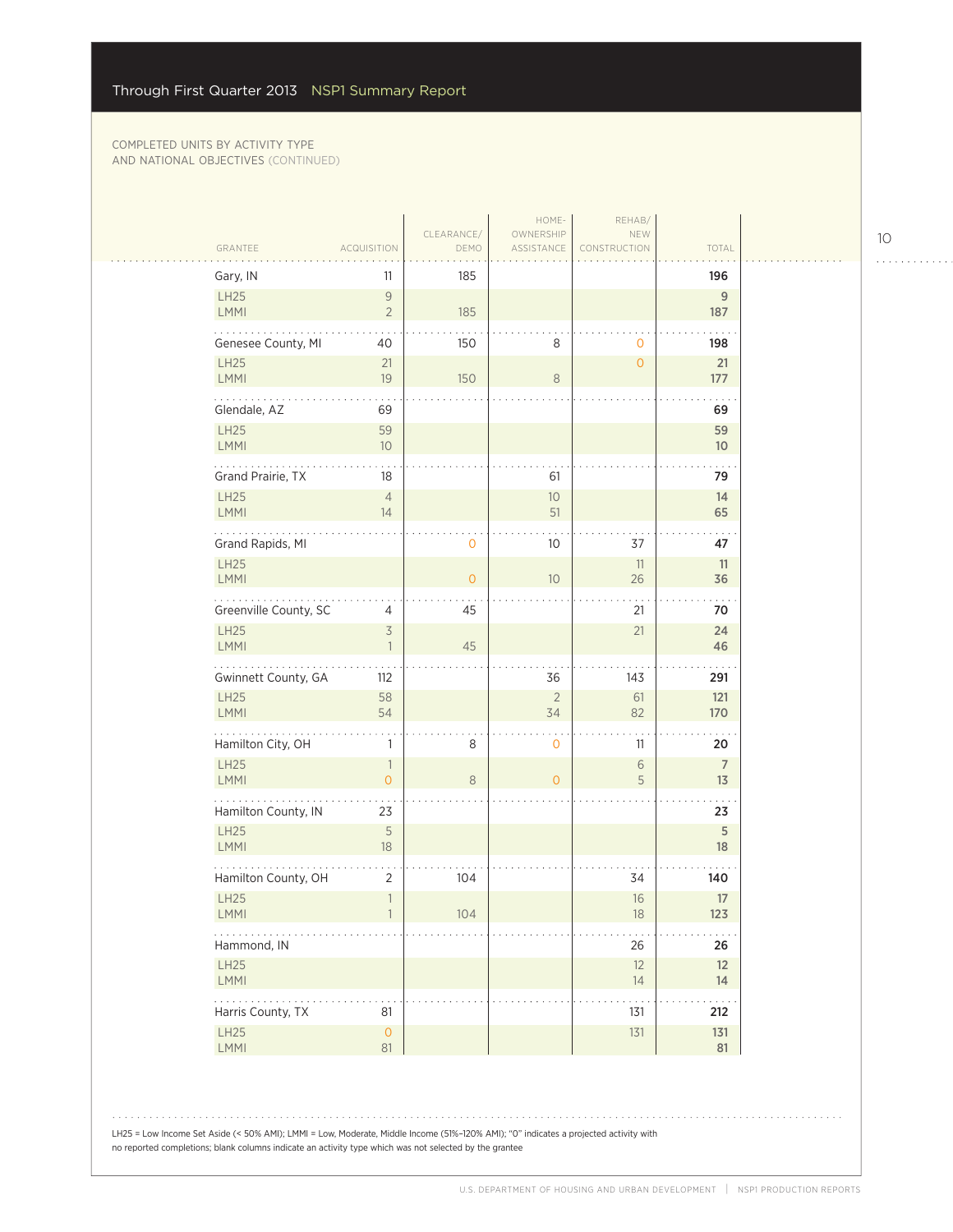|                            |                                       |                     | HOME-                   | REHAB/                                |                                            |  |
|----------------------------|---------------------------------------|---------------------|-------------------------|---------------------------------------|--------------------------------------------|--|
| GRANTEE                    | <b>ACQUISITION</b>                    | CLEARANCE/<br>DEMO  | OWNERSHIP<br>ASSISTANCE | NEW<br>CONSTRUCTION                   | TOTAL                                      |  |
| Hawaii State Program       | 16                                    |                     |                         | 59                                    | 75                                         |  |
| <b>LH25</b><br><b>LMMI</b> | 16                                    |                     |                         | 28<br>31                              | 28<br>47                                   |  |
| Hemet, CA                  | 44                                    | 0                   |                         |                                       | 44                                         |  |
| LH25<br>LMMI               | 5<br>39                               | $\circ$             |                         |                                       | $\sqrt{5}$<br>39                           |  |
| .<br>Henderson, NV         | 18                                    |                     | 14                      | 5                                     | 37                                         |  |
| LH25<br>LMMI               | $\mathsf{9}$<br>$\overline{9}$        |                     | 14                      | $\preceq$<br>$\overline{2}$           | 12<br>25                                   |  |
| Hennepin County, MN        |                                       |                     | 32                      | 20                                    | 52                                         |  |
| LH25<br>LMMI               |                                       |                     | $\mathcal{G}$<br>23     | $\sqrt{6}$<br>14                      | 15<br>37                                   |  |
| Hesperia, CA               | 0                                     |                     |                         |                                       | 0                                          |  |
| <b>LH25</b><br>LMMI        | $\mathsf{O}\xspace$<br>$\overline{O}$ |                     |                         |                                       | $\mathbf 0$<br>$\mathbf 0$                 |  |
| .<br>Hialeah, FL           |                                       |                     |                         | 0                                     | $\mathbf 0$                                |  |
| LH25<br>LMMI               |                                       |                     |                         | $\mathsf{O}\xspace$<br>$\overline{0}$ | $\mathbf{O}$<br>$\overline{O}$             |  |
| Hidalgo County, TX         | 5                                     |                     |                         | 0                                     | 5                                          |  |
| LH25<br>LMMI               | $\overline{1}$<br>$\overline{4}$      |                     |                         | $\mathsf{O}\xspace$                   | $\mathbb{1}$<br>$\overline{4}$             |  |
| Hillsborough County, FL    | 46                                    | $\mathbf 0$         |                         | $\mathsf{O}\xspace$                   | 46                                         |  |
| LH25<br><b>LMMI</b>        | $\mathbf{0}$<br>46                    | $\overline{0}$      |                         | $\overline{0}$                        | $\mathbf{0}$<br>46                         |  |
| Hollywood, FL              | 25                                    | 11                  |                         | 36                                    | 72                                         |  |
| <b>LH25</b><br>LMMI        | 25<br>$\circ$                         | 11                  |                         | 5<br>31                               | 30<br>42                                   |  |
| Homestead City, FL         | 12                                    | 0                   | $\overline{2}$          | 12                                    | 26                                         |  |
| LH25<br><b>LMMI</b>        | $\overline{4}$<br>8                   | 0                   | 2                       | $\overline{4}$<br>8                   | $\,8\,$<br>18                              |  |
| Houston, TX                | 13                                    | $\mathbf 0$         |                         | 0                                     | 13                                         |  |
| LH25<br>LMMI               | $10$<br>$\preceq$                     | $\mathsf{O}\xspace$ |                         | $\mathsf O$                           | 10 <sup>°</sup><br>$\overline{\mathsf{3}}$ |  |
| Indianapolis, IN           |                                       | 240                 |                         | 274                                   | 514                                        |  |
| LH25<br>LMMI               |                                       | 240                 |                         | 187<br>87                             | 187<br>327                                 |  |

LH25 = Low Income Set Aside (< 50% AMI); LMMI = Low, Moderate, Middle Income (51%–120% AMI); "0" indicates a projected activity with no reported completions; blank columns indicate an activity type which was not selected by the grantee

11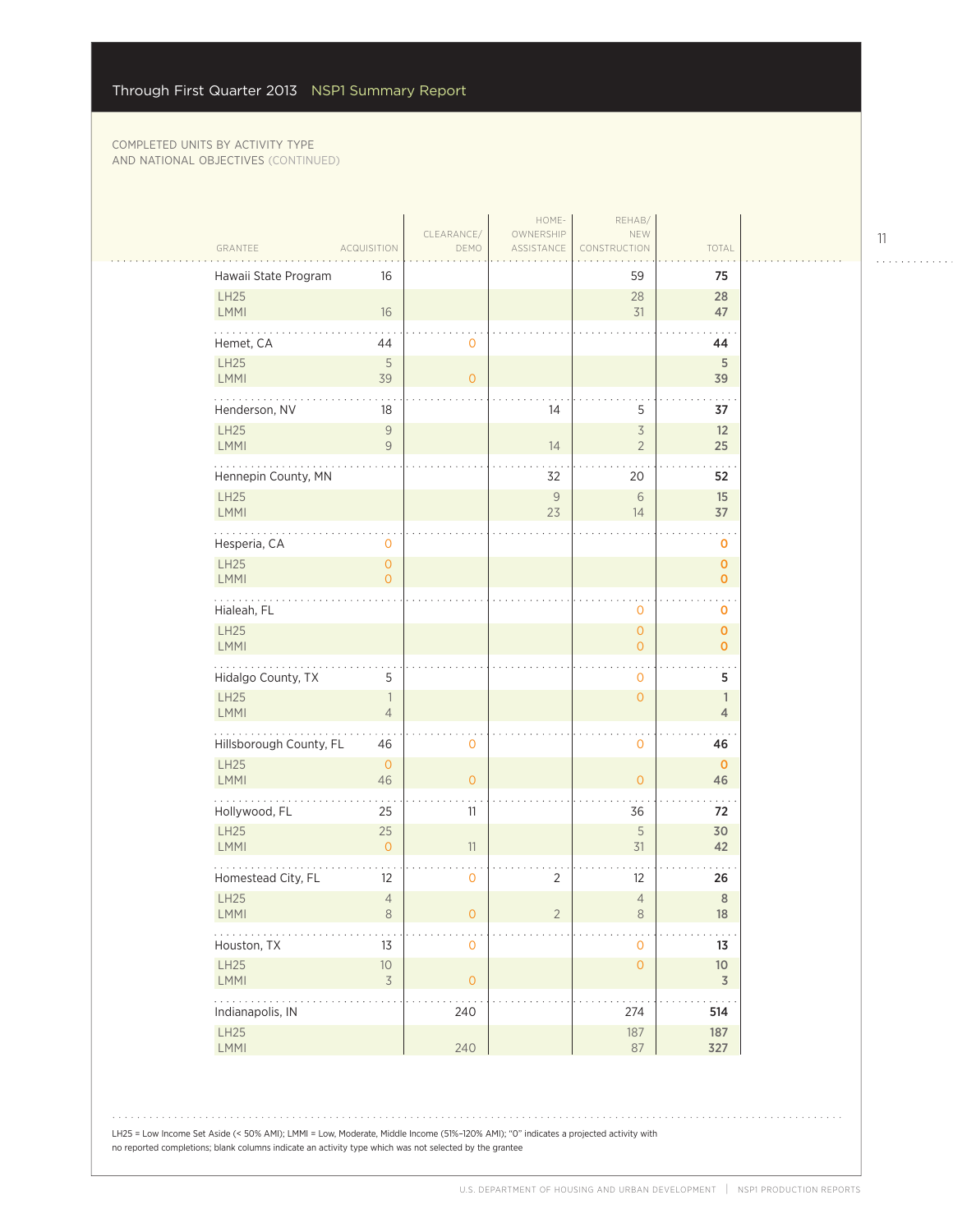| GRANTEE                    | <b>ACQUISITION</b>                    | CLEARANCE/<br>DEMO | HOME-<br>OWNERSHIP<br>ASSISTANCE | REHAB/<br>NEW<br>CONSTRUCTION | TOTAL                        |
|----------------------------|---------------------------------------|--------------------|----------------------------------|-------------------------------|------------------------------|
| Islip Town, NY             |                                       |                    |                                  | 9                             | 9                            |
| LH25<br><b>LMMI</b>        |                                       |                    |                                  | $\overline{\mathcal{S}}$<br>6 | 3<br>6                       |
| Jackson, MS                | 0                                     |                    |                                  | 11                            | 11                           |
| <b>LH25</b><br>LMMI        | $\overline{0}$<br>$\overline{O}$      |                    |                                  | $\,8\,$<br>$\overline{3}$     | $\,8\,$<br>$\overline{3}$    |
| Jacksonville-Duval, FL     |                                       | 0                  | $\circ$                          | 110                           | 110                          |
| <b>LH25</b><br>LMMI        |                                       | $\mathbf 0$        | $\Omega$                         | 52<br>58                      | 52<br>58                     |
| Jefferson County, AL       | 0                                     |                    |                                  | 15                            | 15                           |
| LH25<br><b>LMMI</b>        | $\mathsf{O}\xspace$<br>$\overline{O}$ |                    |                                  | $\sqrt{6}$<br>$\overline{9}$  | 6<br>9                       |
| Jersey City, NJ            | 6                                     | 9                  |                                  | 70                            | 85                           |
| <b>LH25</b><br>LMMI        | 6                                     | $\mathcal G$       |                                  | 43<br>27                      | 43<br>42                     |
| .<br>Joliet, IL            |                                       | 3                  | 11                               | 17                            | 31                           |
| LH25<br>LMMI               |                                       | 3                  | 11                               | 5<br>12                       | 5<br>26                      |
| Kane County, IL            | $\mathbf{1}$                          |                    |                                  | 8                             | 9                            |
| LH25<br><b>LMMI</b>        | $\mathsf{O}\xspace$<br>$\overline{1}$ |                    |                                  | $\overline{\mathcal{S}}$<br>5 | $\overline{\mathsf{3}}$<br>6 |
| Kansas City, MO            |                                       |                    |                                  | 26                            | 26                           |
| LH25<br><b>LMMI</b>        |                                       |                    |                                  | 5<br>21                       | 5<br>21                      |
| Kent County, MI            | 19                                    |                    |                                  | 32                            | 51                           |
| <b>LH25</b><br><b>LMMI</b> | $\overline{7}$<br>12                  |                    |                                  | $\mathsf{9}$<br>23            | 16<br>35                     |
| Kern County, CA            | 28                                    |                    |                                  | $\mathbf 0$                   | 28                           |
| <b>LH25</b><br>LMMI        | 26<br>$\overline{2}$                  |                    |                                  | $\mathbf 0$<br>$\overline{O}$ | 26<br>$\overline{2}$         |
| .<br>Kissimmee, FL         | 10 <sup>°</sup>                       |                    |                                  | $\mathsf{O}\xspace$           | $10\,$                       |
| LH25<br>LMMI               | $\mathsf{O}\xspace$<br>$10$           |                    |                                  | $\mathsf{O}$                  | $\mathbf 0$<br>$10$          |
| .<br>Knoxville, TN         | $\ddot{\phantom{1}}$ .<br>8           | 6                  |                                  | 104                           | 118                          |
| LH25<br>LMMI               | $\overline{2}$<br>$6\,$               | $\sqrt{6}$         |                                  | 47<br>57                      | 49<br>69                     |

12 . . . . . . . . . . . .

. . . . . . . . . . . .

LH25 = Low Income Set Aside (< 50% AMI); LMMI = Low, Moderate, Middle Income (51%–120% AMI); "0" indicates a projected activity with no reported completions; blank columns indicate an activity type which was not selected by the grantee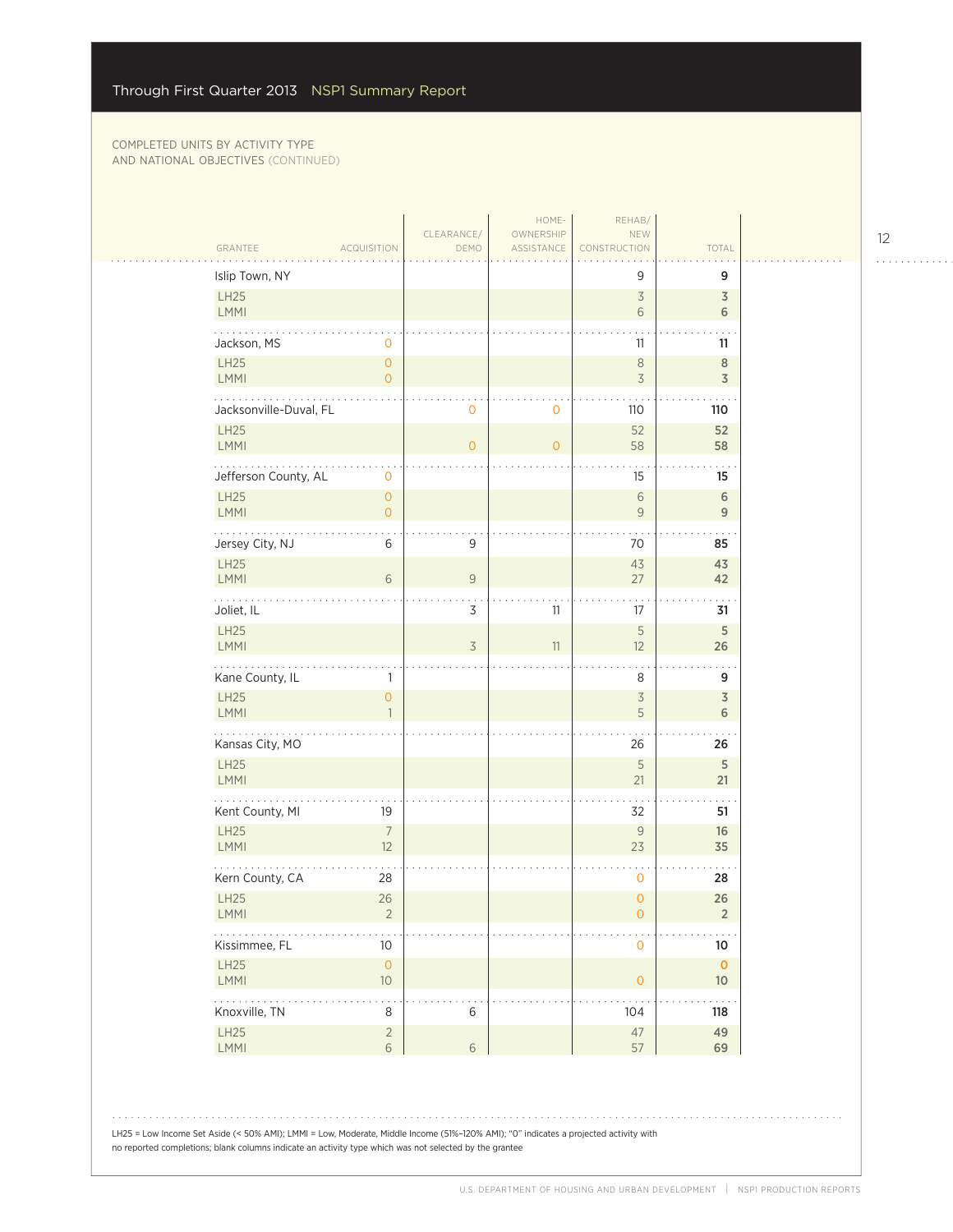|                                                                      |                                       |                                            | HOME-                   | REHAB/                             |                                   |
|----------------------------------------------------------------------|---------------------------------------|--------------------------------------------|-------------------------|------------------------------------|-----------------------------------|
| GRANTEE                                                              | <b>ACQUISITION</b>                    | CLEARANCE/<br>DEMO                         | OWNERSHIP<br>ASSISTANCE | NEW<br>CONSTRUCTION                | TOTAL                             |
| Kokomo, IN                                                           | 0                                     | $\mathbf 0$                                | 0                       | 13                                 | 13                                |
| LH25<br>LMMI                                                         | $\mathsf O$<br>$\circ$                | $\overline{O}$                             | $\overline{O}$          | $\mathsf{9}$<br>$\overline{4}$     | 9<br>$\overline{4}$               |
| Lake County, FL                                                      | $\mathbf 0$                           | $\mathbf 0$                                |                         | 28                                 | 28                                |
| LH25<br>LMMI                                                         | $\circ$<br>$\circ$                    | $\circ$                                    |                         | 13<br>15                           | 13<br>15                          |
| .<br>Lake County, IL                                                 |                                       |                                            |                         | 40                                 | 40                                |
| LH25<br>LMMI                                                         |                                       |                                            |                         | 13<br>27                           | 13<br>27                          |
| Lake County, IN                                                      | 22                                    | 22                                         |                         | 24                                 | 68                                |
| LH25<br>LMMI                                                         | 22                                    | 22                                         |                         | 24                                 | 24<br>44                          |
| Lake County, OH                                                      | $\mathbf 0$                           |                                            |                         | 16                                 | 16                                |
| LH25<br><b>LMMI</b>                                                  | $\mathsf O$                           |                                            |                         | $16\,$                             | $\mathbf{O}$<br>16                |
| للماليات<br>Lakeland, FL                                             | $\mathbf 0$                           | 5                                          |                         | 12                                 | 17                                |
| LH25<br>LMMI                                                         | $\mathsf{O}\xspace$<br>$\overline{O}$ | $\overline{\mathcal{S}}$<br>$\overline{2}$ |                         | 5<br>$\overline{7}$                | $\,8\,$<br>$\overline{9}$         |
| Lancaster, CA                                                        | 19                                    |                                            |                         | $\sim$<br>$\overline{O}$           | 19                                |
| LH25<br><b>LMMI</b>                                                  | $\mathsf{9}$<br>10                    |                                            |                         | $\mathsf O$<br>$\mathsf{O}\xspace$ | $\overline{9}$<br>10 <sup>°</sup> |
| .<br>Lansing, MI                                                     |                                       | 84                                         |                         | 18                                 | 102                               |
| LH25<br><b>LMMI</b>                                                  |                                       | 84                                         |                         | $\,8\,$<br>10                      | $\,$ 8 $\,$<br>94                 |
| Las Vegas, NV                                                        | 29                                    | 1                                          | 106                     |                                    | 136                               |
| LH25<br><b>LMMI</b>                                                  | 29<br>$\circ$                         | $\overline{\phantom{a}}$                   | 106                     |                                    | 29<br>107                         |
| Lauderhill, FL                                                       | 3                                     |                                            | 36                      |                                    | 39                                |
| LH25<br>LMMI                                                         | $\overline{1}$<br>2                   |                                            | $\overline{7}$<br>29    |                                    | $\,$ 8 $\,$<br>31                 |
| Lee County, FL                                                       | 70                                    |                                            |                         | 132                                | 202                               |
| LH25<br>LMMI                                                         | 70<br>$\circ$                         |                                            |                         | 35<br>97                           | 105<br>97                         |
| $\mathbb{Z}^2$ , $\mathbb{Z}^2$ , $\mathbb{Z}^2$<br>Lincoln Park, MI |                                       | 22                                         |                         | 17                                 | 39                                |
| LH25<br>LMMI                                                         |                                       | 22                                         |                         | $13$<br>$\overline{4}$             | 13<br>$26\,$                      |

LH25 = Low Income Set Aside (< 50% AMI); LMMI = Low, Moderate, Middle Income (51%–120% AMI); "0" indicates a projected activity with no reported completions; blank columns indicate an activity type which was not selected by the grantee

13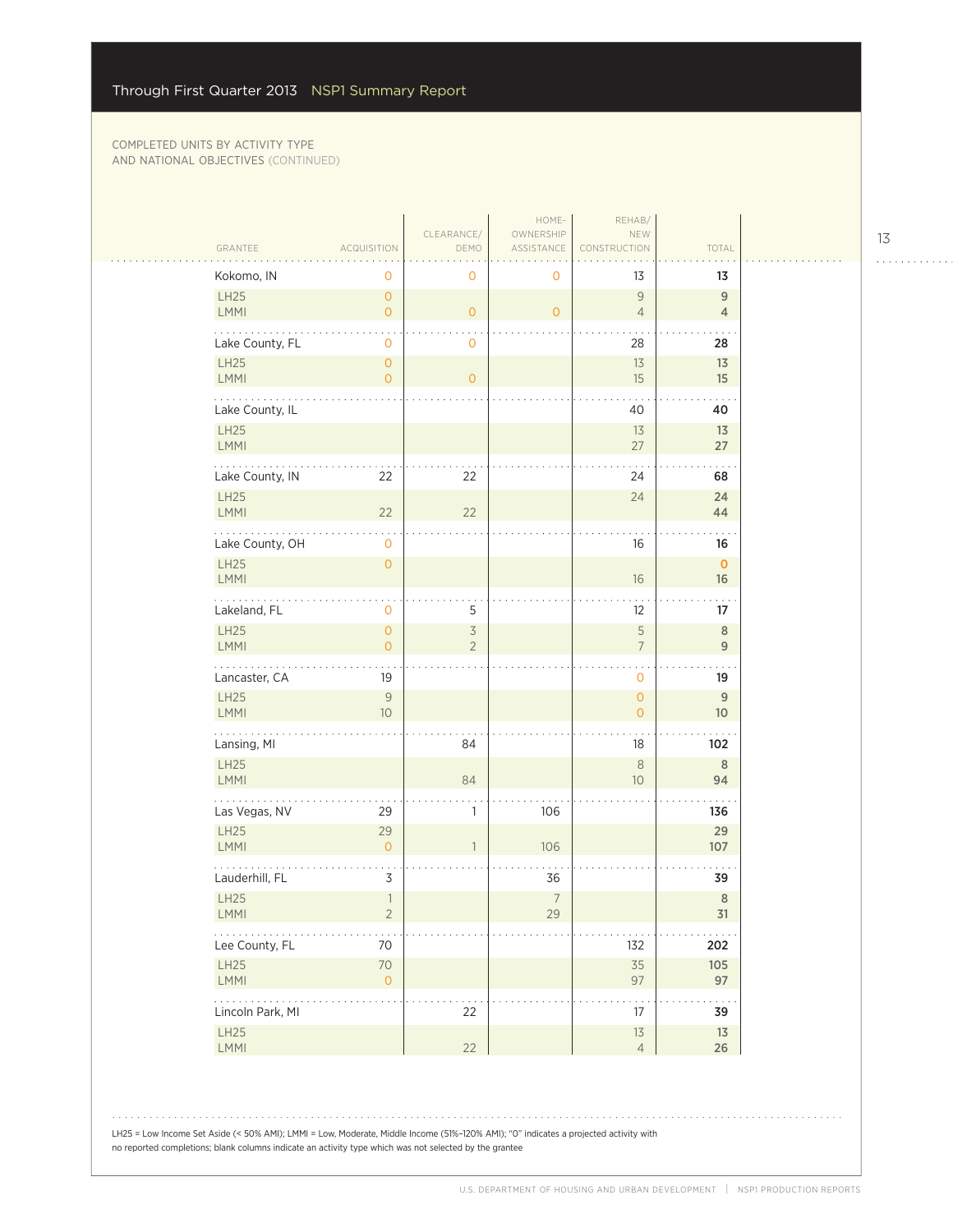| TOTAL<br>GRANTEE<br>ASSISTANCE<br><b>ACQUISITION</b><br>DEMO<br>CONSTRUCTION<br>Long Beach, CA<br>11<br>11<br>LH25<br>$\overline{O}$<br>$\mathbf{O}$<br>LMMI<br>11<br>11<br>Lorain, OH<br>6<br>124<br>130<br>LH25<br>$\overline{4}$<br>$\overline{4}$<br>LMMI<br>$\overline{2}$<br>124<br>126<br>Los Angeles County, CA<br>100<br>21<br>121<br><b>LH25</b><br>21<br>21<br>LMMI<br>100<br>100<br>Los Angeles, CA<br>20<br>46<br>66<br><b>LH25</b><br>$\overline{\mathcal{S}}$<br>11<br>14<br><b>LMMI</b><br>35<br>17<br>52<br>Louisville Jefferson County<br>Metro Government, KY<br>16<br>16<br><b>LH25</b><br>3<br>$\overline{3}$<br>LMMI<br>13<br>13<br>Macomb County, MI<br>$\mathbf 0$<br>21<br>108<br>129<br>$\mathbf{0}$<br><b>LH25</b><br>$\circ$<br>81<br>$\overline{0}$<br>81<br>LMMI<br>21<br>27<br>48<br>Manatee County, FL<br>$\mathbf 0$<br>98<br>29<br>$\mathbf{1}$<br>128<br><b>LH25</b><br>$\mathsf{O}\xspace$<br>22<br>23<br>$\mathbb{1}$<br><b>LMMI</b><br>$\overline{O}$<br>98<br>$\overline{7}$<br>105<br>$\overline{O}$<br>Margate, FL<br>10<br>10<br>LH25<br>$\sqrt{4}$<br>$\overline{4}$<br><b>LMMI</b><br>6<br>6<br>Maricopa County, AZ<br>14<br>$\mathbf{O}$<br>75<br>61<br>LH25<br>27<br>$\overline{0}$<br>27<br>LMMI<br>34<br>14<br>48<br>Marion County, FL<br>14<br>53<br>39<br>$\mathbf 0$<br>LH25<br>17<br>$\circ$<br>17<br>22<br><b>LMMI</b><br>14<br>36<br>$\overline{O}$<br>McHenry County, IL<br>16<br>16<br>$\sqrt{6}$<br><b>LH25</b><br>$\sqrt{6}$<br><b>LMMI</b><br>$10\,$<br>10 <sup>°</sup><br>Memphis, TN<br>59<br>21<br>22<br>102<br>LH25<br>$\mathsf{O}\xspace$<br>$\mathbf{O}$<br>$\circ$<br>LMMI<br>21<br>59<br>22<br>102 |                                                                                                                                                                                                                                                |            | HOME-     | REHAB/ |  |
|-----------------------------------------------------------------------------------------------------------------------------------------------------------------------------------------------------------------------------------------------------------------------------------------------------------------------------------------------------------------------------------------------------------------------------------------------------------------------------------------------------------------------------------------------------------------------------------------------------------------------------------------------------------------------------------------------------------------------------------------------------------------------------------------------------------------------------------------------------------------------------------------------------------------------------------------------------------------------------------------------------------------------------------------------------------------------------------------------------------------------------------------------------------------------------------------------------------------------------------------------------------------------------------------------------------------------------------------------------------------------------------------------------------------------------------------------------------------------------------------------------------------------------------------------------------------------------------------------------------------------------------------------------------------------|------------------------------------------------------------------------------------------------------------------------------------------------------------------------------------------------------------------------------------------------|------------|-----------|--------|--|
|                                                                                                                                                                                                                                                                                                                                                                                                                                                                                                                                                                                                                                                                                                                                                                                                                                                                                                                                                                                                                                                                                                                                                                                                                                                                                                                                                                                                                                                                                                                                                                                                                                                                       |                                                                                                                                                                                                                                                | CLEARANCE/ | OWNERSHIP | NEW    |  |
|                                                                                                                                                                                                                                                                                                                                                                                                                                                                                                                                                                                                                                                                                                                                                                                                                                                                                                                                                                                                                                                                                                                                                                                                                                                                                                                                                                                                                                                                                                                                                                                                                                                                       |                                                                                                                                                                                                                                                |            |           |        |  |
|                                                                                                                                                                                                                                                                                                                                                                                                                                                                                                                                                                                                                                                                                                                                                                                                                                                                                                                                                                                                                                                                                                                                                                                                                                                                                                                                                                                                                                                                                                                                                                                                                                                                       |                                                                                                                                                                                                                                                |            |           |        |  |
|                                                                                                                                                                                                                                                                                                                                                                                                                                                                                                                                                                                                                                                                                                                                                                                                                                                                                                                                                                                                                                                                                                                                                                                                                                                                                                                                                                                                                                                                                                                                                                                                                                                                       |                                                                                                                                                                                                                                                |            |           |        |  |
|                                                                                                                                                                                                                                                                                                                                                                                                                                                                                                                                                                                                                                                                                                                                                                                                                                                                                                                                                                                                                                                                                                                                                                                                                                                                                                                                                                                                                                                                                                                                                                                                                                                                       |                                                                                                                                                                                                                                                |            |           |        |  |
|                                                                                                                                                                                                                                                                                                                                                                                                                                                                                                                                                                                                                                                                                                                                                                                                                                                                                                                                                                                                                                                                                                                                                                                                                                                                                                                                                                                                                                                                                                                                                                                                                                                                       |                                                                                                                                                                                                                                                |            |           |        |  |
|                                                                                                                                                                                                                                                                                                                                                                                                                                                                                                                                                                                                                                                                                                                                                                                                                                                                                                                                                                                                                                                                                                                                                                                                                                                                                                                                                                                                                                                                                                                                                                                                                                                                       |                                                                                                                                                                                                                                                |            |           |        |  |
|                                                                                                                                                                                                                                                                                                                                                                                                                                                                                                                                                                                                                                                                                                                                                                                                                                                                                                                                                                                                                                                                                                                                                                                                                                                                                                                                                                                                                                                                                                                                                                                                                                                                       |                                                                                                                                                                                                                                                |            |           |        |  |
|                                                                                                                                                                                                                                                                                                                                                                                                                                                                                                                                                                                                                                                                                                                                                                                                                                                                                                                                                                                                                                                                                                                                                                                                                                                                                                                                                                                                                                                                                                                                                                                                                                                                       |                                                                                                                                                                                                                                                |            |           |        |  |
|                                                                                                                                                                                                                                                                                                                                                                                                                                                                                                                                                                                                                                                                                                                                                                                                                                                                                                                                                                                                                                                                                                                                                                                                                                                                                                                                                                                                                                                                                                                                                                                                                                                                       |                                                                                                                                                                                                                                                |            |           |        |  |
|                                                                                                                                                                                                                                                                                                                                                                                                                                                                                                                                                                                                                                                                                                                                                                                                                                                                                                                                                                                                                                                                                                                                                                                                                                                                                                                                                                                                                                                                                                                                                                                                                                                                       |                                                                                                                                                                                                                                                |            |           |        |  |
|                                                                                                                                                                                                                                                                                                                                                                                                                                                                                                                                                                                                                                                                                                                                                                                                                                                                                                                                                                                                                                                                                                                                                                                                                                                                                                                                                                                                                                                                                                                                                                                                                                                                       |                                                                                                                                                                                                                                                |            |           |        |  |
|                                                                                                                                                                                                                                                                                                                                                                                                                                                                                                                                                                                                                                                                                                                                                                                                                                                                                                                                                                                                                                                                                                                                                                                                                                                                                                                                                                                                                                                                                                                                                                                                                                                                       |                                                                                                                                                                                                                                                |            |           |        |  |
|                                                                                                                                                                                                                                                                                                                                                                                                                                                                                                                                                                                                                                                                                                                                                                                                                                                                                                                                                                                                                                                                                                                                                                                                                                                                                                                                                                                                                                                                                                                                                                                                                                                                       |                                                                                                                                                                                                                                                |            |           |        |  |
|                                                                                                                                                                                                                                                                                                                                                                                                                                                                                                                                                                                                                                                                                                                                                                                                                                                                                                                                                                                                                                                                                                                                                                                                                                                                                                                                                                                                                                                                                                                                                                                                                                                                       |                                                                                                                                                                                                                                                |            |           |        |  |
|                                                                                                                                                                                                                                                                                                                                                                                                                                                                                                                                                                                                                                                                                                                                                                                                                                                                                                                                                                                                                                                                                                                                                                                                                                                                                                                                                                                                                                                                                                                                                                                                                                                                       |                                                                                                                                                                                                                                                |            |           |        |  |
|                                                                                                                                                                                                                                                                                                                                                                                                                                                                                                                                                                                                                                                                                                                                                                                                                                                                                                                                                                                                                                                                                                                                                                                                                                                                                                                                                                                                                                                                                                                                                                                                                                                                       |                                                                                                                                                                                                                                                |            |           |        |  |
|                                                                                                                                                                                                                                                                                                                                                                                                                                                                                                                                                                                                                                                                                                                                                                                                                                                                                                                                                                                                                                                                                                                                                                                                                                                                                                                                                                                                                                                                                                                                                                                                                                                                       |                                                                                                                                                                                                                                                |            |           |        |  |
|                                                                                                                                                                                                                                                                                                                                                                                                                                                                                                                                                                                                                                                                                                                                                                                                                                                                                                                                                                                                                                                                                                                                                                                                                                                                                                                                                                                                                                                                                                                                                                                                                                                                       |                                                                                                                                                                                                                                                |            |           |        |  |
|                                                                                                                                                                                                                                                                                                                                                                                                                                                                                                                                                                                                                                                                                                                                                                                                                                                                                                                                                                                                                                                                                                                                                                                                                                                                                                                                                                                                                                                                                                                                                                                                                                                                       |                                                                                                                                                                                                                                                |            |           |        |  |
|                                                                                                                                                                                                                                                                                                                                                                                                                                                                                                                                                                                                                                                                                                                                                                                                                                                                                                                                                                                                                                                                                                                                                                                                                                                                                                                                                                                                                                                                                                                                                                                                                                                                       |                                                                                                                                                                                                                                                |            |           |        |  |
|                                                                                                                                                                                                                                                                                                                                                                                                                                                                                                                                                                                                                                                                                                                                                                                                                                                                                                                                                                                                                                                                                                                                                                                                                                                                                                                                                                                                                                                                                                                                                                                                                                                                       |                                                                                                                                                                                                                                                |            |           |        |  |
|                                                                                                                                                                                                                                                                                                                                                                                                                                                                                                                                                                                                                                                                                                                                                                                                                                                                                                                                                                                                                                                                                                                                                                                                                                                                                                                                                                                                                                                                                                                                                                                                                                                                       |                                                                                                                                                                                                                                                |            |           |        |  |
|                                                                                                                                                                                                                                                                                                                                                                                                                                                                                                                                                                                                                                                                                                                                                                                                                                                                                                                                                                                                                                                                                                                                                                                                                                                                                                                                                                                                                                                                                                                                                                                                                                                                       |                                                                                                                                                                                                                                                |            |           |        |  |
|                                                                                                                                                                                                                                                                                                                                                                                                                                                                                                                                                                                                                                                                                                                                                                                                                                                                                                                                                                                                                                                                                                                                                                                                                                                                                                                                                                                                                                                                                                                                                                                                                                                                       |                                                                                                                                                                                                                                                |            |           |        |  |
|                                                                                                                                                                                                                                                                                                                                                                                                                                                                                                                                                                                                                                                                                                                                                                                                                                                                                                                                                                                                                                                                                                                                                                                                                                                                                                                                                                                                                                                                                                                                                                                                                                                                       |                                                                                                                                                                                                                                                |            |           |        |  |
|                                                                                                                                                                                                                                                                                                                                                                                                                                                                                                                                                                                                                                                                                                                                                                                                                                                                                                                                                                                                                                                                                                                                                                                                                                                                                                                                                                                                                                                                                                                                                                                                                                                                       | LH25 = Low Income Set Aside (< 50% AMI); LMMI = Low, Moderate, Middle Income (51%-120% AMI); "0" indicates a projected activity with<br>no reported completions; blank columns indicate an activity type which was not selected by the grantee |            |           |        |  |

14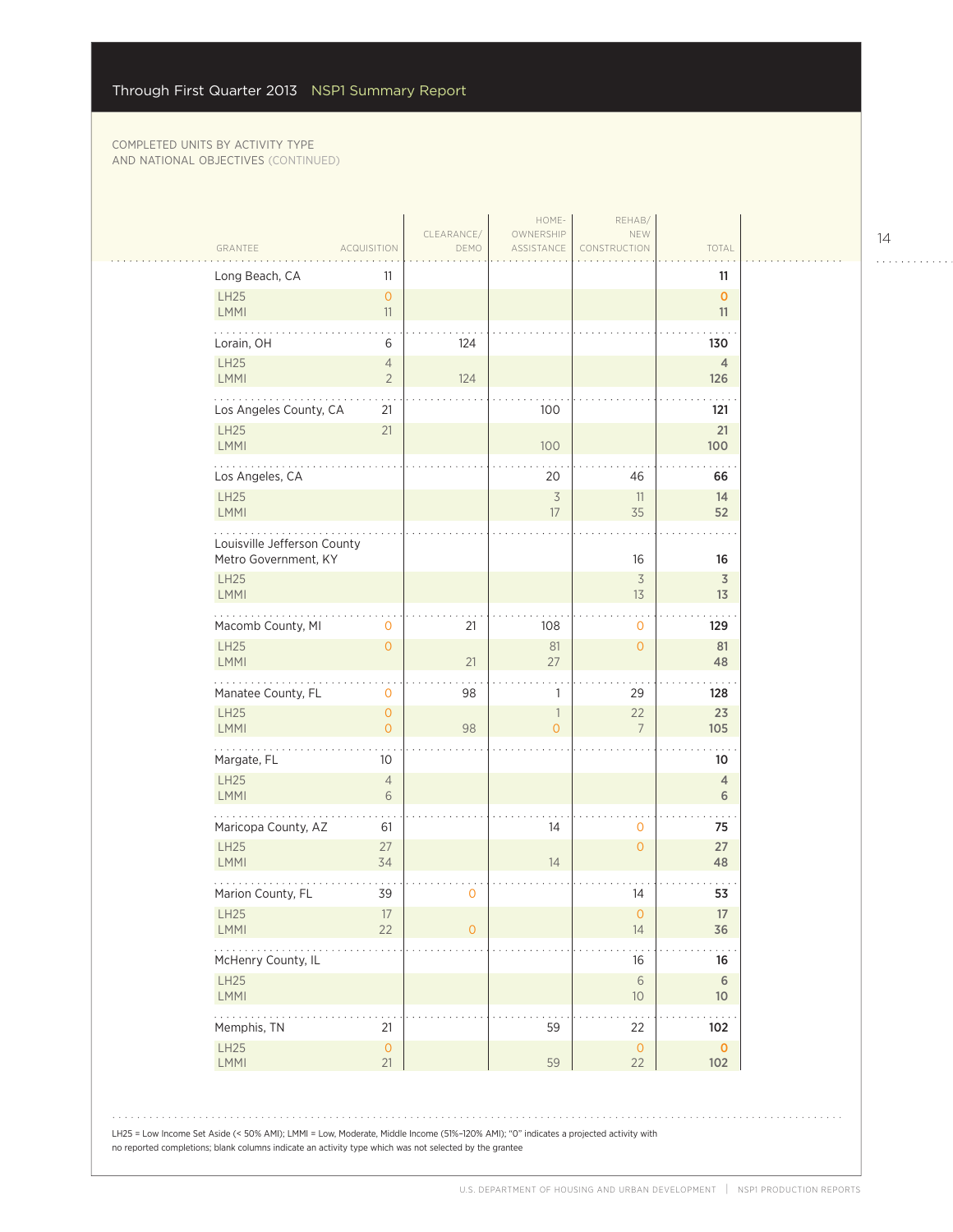|                                   |                              |                          | HOME-                     | REHAB/                                     |                                           |
|-----------------------------------|------------------------------|--------------------------|---------------------------|--------------------------------------------|-------------------------------------------|
| GRANTEE                           | <b>ACQUISITION</b>           | CLEARANCE/<br>DEMO       | OWNERSHIP<br>ASSISTANCE   | NEW<br>CONSTRUCTION                        | TOTAL                                     |
| Mesa, AZ                          | $\mathbf 0$                  | 1                        | 0                         | 64                                         | 65                                        |
| LH25                              | $\mathsf{O}\xspace$          | $\overline{\phantom{a}}$ |                           | 33                                         | 34                                        |
| LMMI                              | $\overline{0}$               |                          | $\overline{0}$            | 31                                         | 31                                        |
| Mesquite, TX                      |                              |                          |                           | $\overline{7}$                             | $\overline{7}$                            |
| <b>LH25</b><br>LMMI               |                              |                          |                           | $\overline{4}$<br>$\overline{\mathcal{S}}$ | $\overline{4}$<br>$\overline{\mathsf{3}}$ |
| للمتحدث<br>Miami Gardens City, FL |                              | 5                        |                           | 52                                         | 57                                        |
| LH25<br>LMMI                      |                              | $\sqrt{5}$               |                           | 8<br>44                                    | 8<br>49                                   |
|                                   |                              |                          |                           |                                            |                                           |
| Miami, FL                         | 26                           | 33                       |                           | 111                                        | 170                                       |
| LH25<br>LMMI                      | 25<br>$\overline{1}$         | 33                       |                           | 111                                        | 25<br>145                                 |
| Miami-Dade County, FL             | 12                           | $\mathbf 0$              | 5                         | $\mathbf 0$                                | 17                                        |
| <b>LH25</b><br><b>LMMI</b>        | $\mathsf{O}\xspace$<br>12    | $\overline{0}$           | 5                         | $\mathbf{O}$<br>$\circ$                    | $\mathbf 0$<br>17                         |
| Middletown, OH                    |                              | 37                       |                           | 15                                         | 52                                        |
| LH25<br><b>LMMI</b>               |                              | 37                       |                           | $\sqrt{6}$<br>$\mathsf{9}$                 | $\,$ 6<br>46                              |
| Milwaukee, WI                     |                              | 81                       | 109                       | 58                                         | 248                                       |
| LH25<br>LMMI                      |                              | 81                       | 36<br>73                  | 37<br>21                                   | 73<br>175                                 |
| .<br>Minneapolis, MN              | $\mathbf 0$                  | 99                       | 6                         | 8                                          | 113                                       |
| LH25<br>LMMI                      | $\overline{O}$               | 99                       | 6                         | $\overline{4}$<br>$\overline{4}$           | $\overline{4}$<br>109                     |
| Miramar, FL                       | 23                           |                          | 47                        | 47                                         | 117                                       |
| LH25<br>LMMI                      | $\,8\,$<br>15                |                          | 9<br>38                   | $\mathsf{9}$<br>38                         | 26<br>91                                  |
| Modesto, CA                       | 49                           |                          | $\overline{2}$            |                                            | 51                                        |
| LH25<br>$\mathsf{LMM}\mathsf{l}$  | 13<br>36                     |                          | $\overline{c}$            |                                            | 13<br>38                                  |
| $\cdots$<br>Montgomery County, MD |                              |                          |                           |                                            |                                           |
| LH25                              | $\mathbf{1}$<br>$\mathbf{1}$ |                          |                           |                                            | 1<br>$\mathbf{1}$                         |
| .<br>Montgomery County, OH        | $\mathbf 0$                  | 78                       | $\mathbf{1}$              | 26                                         | 105                                       |
| LH25<br>LMMI                      | $\mathsf{O}\xspace$          | 78                       | $\ensuremath{\mathbb{T}}$ | 12<br>14                                   | 12<br>93                                  |
|                                   |                              |                          |                           |                                            |                                           |

LH25 = Low Income Set Aside (< 50% AMI); LMMI = Low, Moderate, Middle Income (51%–120% AMI); "0" indicates a projected activity with no reported completions; blank columns indicate an activity type which was not selected by the grantee

15

. . . . . . . . . . . .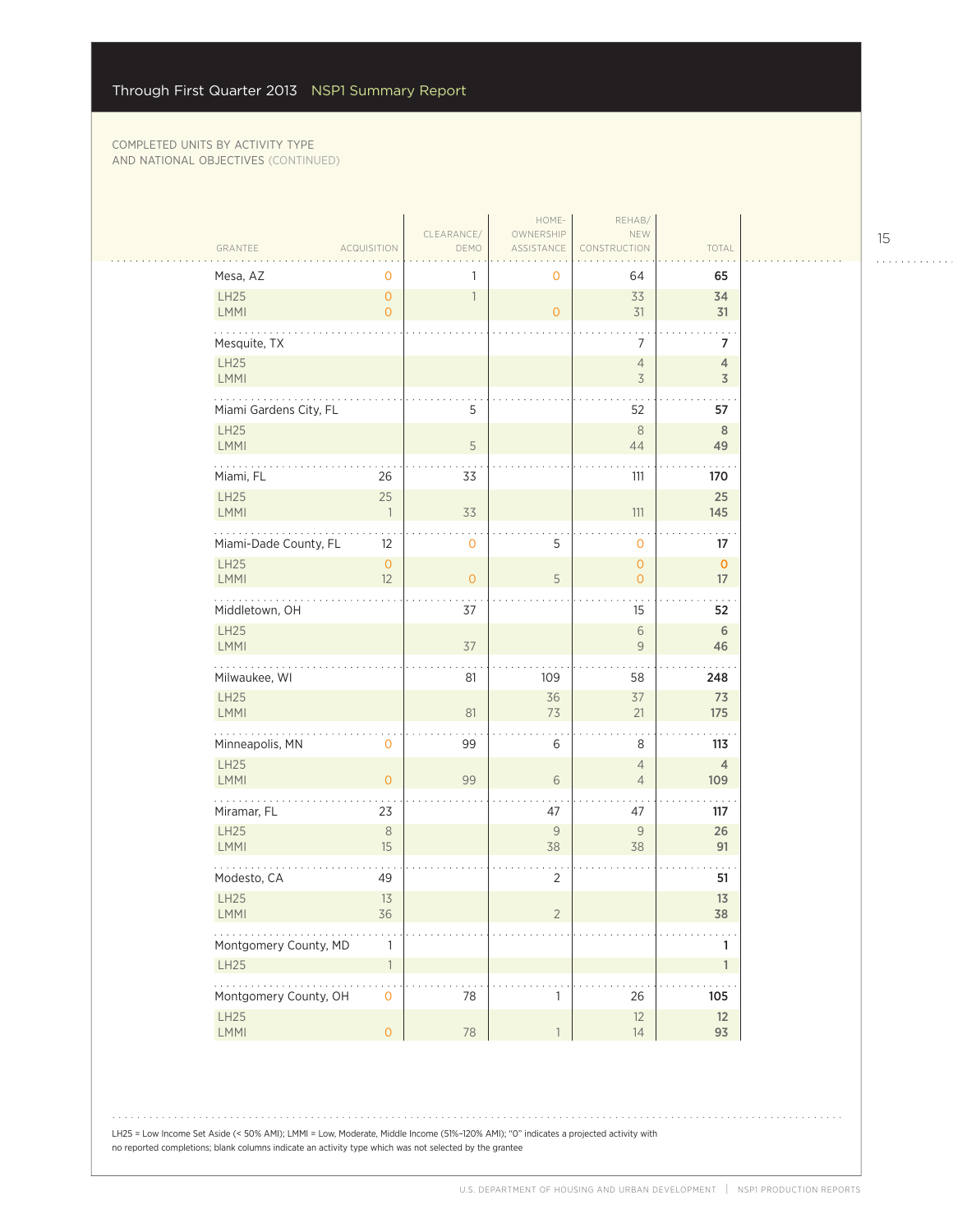| GRANTEE                          | <b>ACQUISITION</b>               | CLEARANCE/<br>DEMO | HOME-<br>OWNERSHIP<br>ASSISTANCE | REHAB/<br>NEW<br>CONSTRUCTION | TOTAL                       |
|----------------------------------|----------------------------------|--------------------|----------------------------------|-------------------------------|-----------------------------|
| Moreno Valley, CA                |                                  |                    |                                  | 42                            | 42                          |
| LH25<br>LMMI                     |                                  |                    |                                  | $\overline{4}$<br>38          | $\overline{4}$<br>38        |
| Muncie, IN                       |                                  | $\mathbf 0$        |                                  | $\overline{4}$                | 4                           |
| LH25<br>LMMI                     |                                  | $\overline{O}$     |                                  | $\overline{4}$                | 4<br>$\mathbf{0}$           |
| Nashville-Davidson, TN           | 64                               |                    |                                  |                               | 64                          |
| LH25<br>LMMI                     | 44<br>20                         |                    |                                  |                               | 44<br>20                    |
| Nassau County, NY                | $\mathbf 0$                      |                    |                                  | 139                           | 139                         |
| <b>LH25</b><br>LMMI              | $\overline{O}$                   |                    |                                  | 127<br>12                     | 127<br>12                   |
| New Mexico State Program         |                                  |                    | 12                               | 130                           | 142                         |
| <b>LH25</b><br>LMMI              |                                  |                    | 5<br>7                           | 56<br>74                      | 61<br>81                    |
| New Orleans, LA                  | 0                                | 116                |                                  |                               | 116                         |
| LH25<br><b>LMMI</b>              | $\overline{O}$                   | 116                |                                  |                               | $\mathbf 0$<br>116          |
| New York City, NY                | 11                               |                    |                                  | 26                            | 37                          |
| <b>LH25</b><br>LMMI              | 11                               |                    |                                  | $\mathbf{O}$<br>26            | 11<br>26                    |
| Newark, NJ                       | 4                                |                    |                                  | 79                            | 83                          |
| LH25<br><b>LMMI</b>              | $\overline{0}$<br>$\overline{4}$ |                    |                                  | 21<br>58                      | 21<br>62                    |
| North Miami, FL                  | 16                               |                    |                                  |                               | 16                          |
| <b>LH25</b><br>LMMI              | 5<br>11                          |                    |                                  |                               | 5<br>11                     |
| Northern Mariana Islands         | 9                                |                    |                                  |                               | 9                           |
| <b>LH25</b><br>LMMI              | 6<br>$\overline{\mathcal{S}}$    |                    |                                  |                               | 6<br>3                      |
| $\ldots$ .<br>Oakland County, MI |                                  | 81                 | 180                              | 158                           | 419                         |
| LH25<br>LMMI                     |                                  | 81                 | 92<br>88                         | $71\,$<br>87                  | 163<br>256                  |
| .<br>Oakland, CA                 | $\overline{2}$                   |                    |                                  | . .<br>$\mathbf 0$            | . .<br>$\mathbf 2$          |
| LH25<br>LMMI                     | $\overline{2}$                   |                    |                                  | $\mathsf{O}$                  | $\pmb{0}$<br>$\overline{2}$ |

LH25 = Low Income Set Aside (< 50% AMI); LMMI = Low, Moderate, Middle Income (51%–120% AMI); "0" indicates a projected activity with no reported completions; blank columns indicate an activity type which was not selected by the grantee

16

. . . . . . . . . . . .

 $1.1.1.1.1.1.1$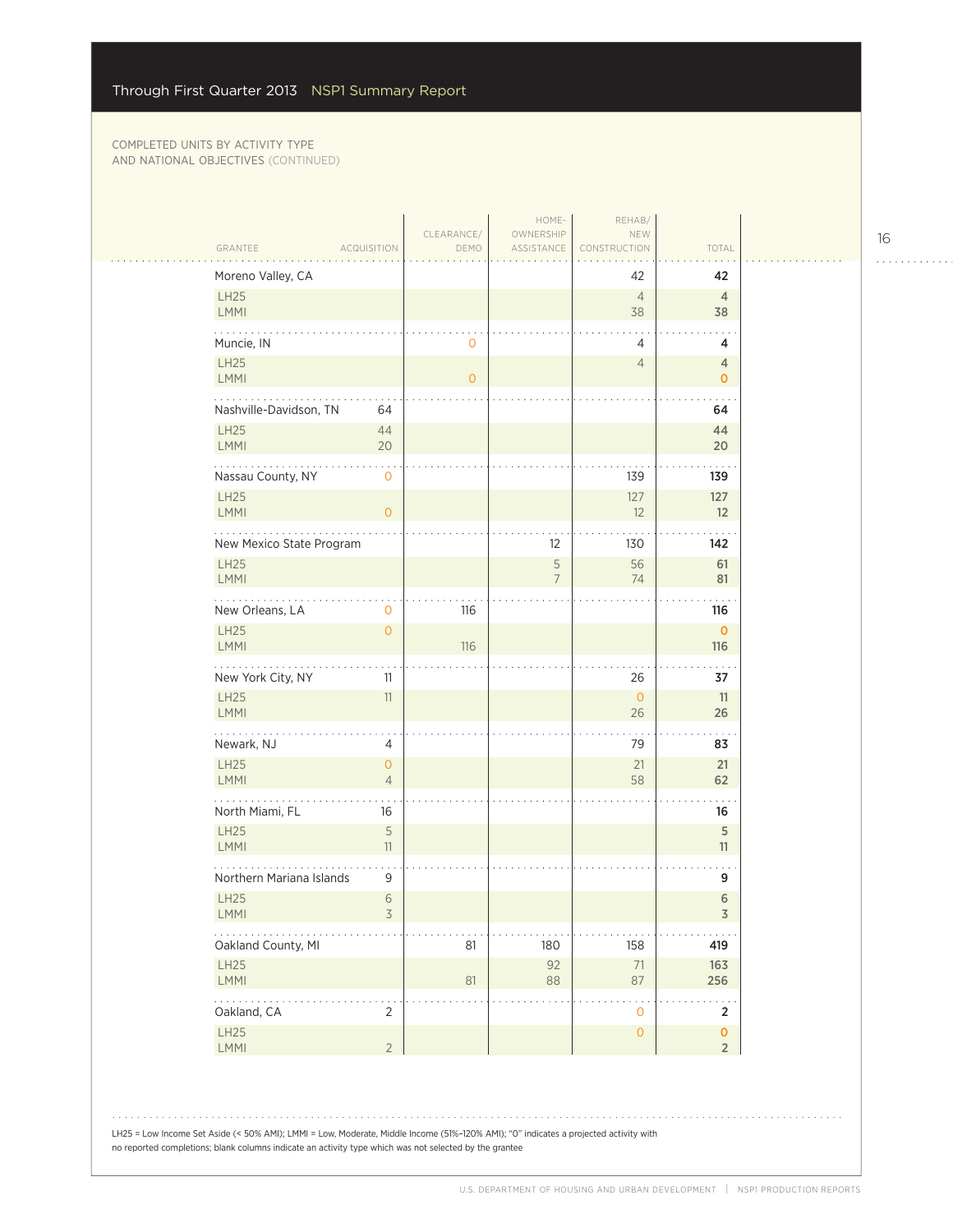|                             |                                            | CLEARANCE/<br>DEMO | HOME-<br>OWNERSHIP                 | REHAB/<br>NEW                    |                                   |  |
|-----------------------------|--------------------------------------------|--------------------|------------------------------------|----------------------------------|-----------------------------------|--|
| GRANTEE                     | <b>ACQUISITION</b>                         |                    | ASSISTANCE                         | CONSTRUCTION                     | TOTAL                             |  |
| Oklahoma City, OK<br>LH25   |                                            |                    |                                    | 0<br>$\circ$                     | O<br>$\mathbf{O}$                 |  |
| LMMI                        |                                            |                    |                                    | $\overline{O}$                   | $\mathbf{0}$                      |  |
| Oklahoma State Program      | $\mathbf 0$                                | 40                 | 0                                  | $\overline{2}$                   | 42                                |  |
| LH25<br>LMMI                | $\mathsf{O}\xspace$<br>$\mathsf{O}\xspace$ | 1<br>39            | $\overline{O}$<br>$\overline{O}$   | $\sqrt{2}$<br>$\overline{O}$     | 3<br>39                           |  |
| .<br>Ontario, CA            | $\overline{0}$                             |                    |                                    | 16                               | 16                                |  |
| <b>LH25</b><br>LMMI         | $\mathbf 0$                                |                    |                                    | $\overline{4}$<br>12             | $\overline{4}$<br>12 <sup>2</sup> |  |
| Orange County, CA           | $\,8\,$                                    |                    |                                    |                                  | 8                                 |  |
| <b>LH25</b><br>LMMI         | $\overline{\phantom{a}}$<br>$\overline{7}$ |                    |                                    |                                  | $\mathbb{1}$<br>$\overline{7}$    |  |
| Orange County, FL           | 12                                         | 28                 | 150                                | 88                               | 278                               |  |
| <b>LH25</b><br><b>LMMI</b>  | $12$<br>$\overline{0}$                     | 28                 | 14<br>136                          | $\circ$<br>88                    | 26<br>252                         |  |
| .<br>Orange County, NY      |                                            |                    |                                    | 7                                | 7                                 |  |
| LH25<br>LMMI                |                                            |                    |                                    | $\overline{\phantom{a}}$<br>6    | $\mathbb{1}$<br>6                 |  |
| Orlando, FL                 | $\overline{2}$                             | $\mathbf 0$        |                                    | 41                               | 43                                |  |
| LH25<br>LMMI                | $\mathsf{O}\xspace$<br>$\overline{2}$      | $\overline{O}$     |                                    | 13<br>28                         | 13<br>30                          |  |
| .<br>Palm Bay, FL           | 42                                         | 4                  |                                    | 16                               | 62                                |  |
| <b>LH25</b><br><b>LMMI</b>  | 14<br>28                                   | $\overline{4}$     |                                    | 16<br>$\overline{0}$             | 34<br>28                          |  |
| Palm Beach County, FL       | 226                                        |                    |                                    |                                  | 226                               |  |
| <b>LH25</b>                 | 105                                        |                    |                                    |                                  | 105                               |  |
| <b>LMMI</b><br>Palmdale, CA | 121<br>22                                  |                    | 0                                  |                                  | 121<br>22                         |  |
| LH25                        | 11                                         |                    |                                    |                                  | 11                                |  |
| <b>LMMI</b><br>.            | 11                                         |                    | 0                                  |                                  | 11                                |  |
| Pasco County, FL<br>LH25    | $\mathsf{O}\xspace$<br>$\mathsf{O}\xspace$ | 93                 | $\mathbf 0$<br>$\mathsf{O}\xspace$ | 209<br>53                        | 302<br>53                         |  |
| LMMI                        | $\mathsf{O}\xspace$                        | 93                 | $\circ$                            | 156                              | 249                               |  |
| .<br>Paterson, NJ           |                                            | $\overline{2}$     |                                    | $\overline{7}$                   | 9                                 |  |
| LH25<br>LMMI                |                                            | $\overline{2}$     |                                    | $\overline{5}$<br>$\overline{2}$ | 5<br>$\overline{4}$               |  |

LH25 = Low Income Set Aside (< 50% AMI); LMMI = Low, Moderate, Middle Income (51%–120% AMI); "0" indicates a projected activity with no reported completions; blank columns indicate an activity type which was not selected by the grantee

17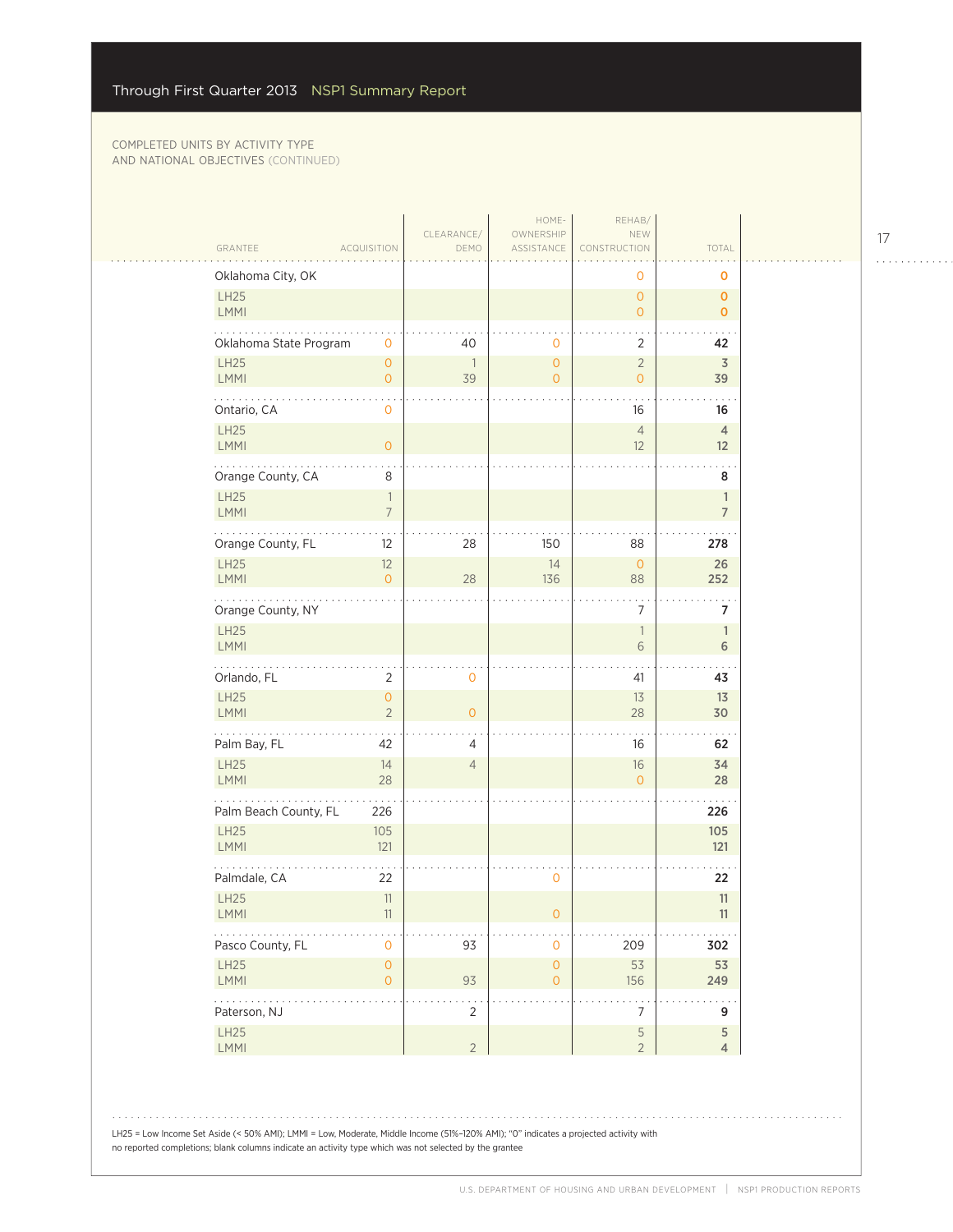|                                                                  |                                    |                    | HOME-                          | REHAB/                        |                          |
|------------------------------------------------------------------|------------------------------------|--------------------|--------------------------------|-------------------------------|--------------------------|
| GRANTEE                                                          | <b>ACQUISITION</b>                 | CLEARANCE/<br>DEMO | OWNERSHIP<br>ASSISTANCE        | NEW<br>CONSTRUCTION           | TOTAL                    |
| Pembroke Pines, FL                                               | 3                                  |                    | 36                             | 36                            | 75                       |
| LH25<br>LMMI                                                     | $\overline{2}$<br>$\overline{1}$   |                    | $\overline{\phantom{a}}$<br>35 | $\overline{2}$<br>34          | $\overline{5}$<br>70     |
| Philadelphia, PA                                                 |                                    |                    |                                | 47                            | 47                       |
| LH25<br>LMMI                                                     |                                    |                    |                                | $\overline{0}$<br>47          | $\mathbf{0}$<br>47       |
| .<br>Phoenix, AZ                                                 | 0                                  | 16                 | 186                            | 229                           | 431                      |
| LH25<br>LMMI                                                     | $\overline{0}$                     | 16                 | 5<br>181                       | 169<br>60                     | 174<br>257               |
| Pima County, AZ                                                  | $\mathsf{O}\xspace$                | 5                  |                                | 15                            | 20                       |
| <b>LH25</b><br>LMMI                                              | $\mathsf{O}\xspace$                | 5                  |                                | 11<br>$\overline{4}$          | 11<br>$9\,$              |
| Pinellas County, FL                                              | 0                                  | 0                  | $\mathbf 0$                    | 72                            | 72                       |
| LH25<br>LMMI                                                     | $\overline{0}$<br>$\overline{0}$   | $\overline{O}$     | $\mathbf{O}$                   | 36<br>36                      | 36<br>36                 |
|                                                                  |                                    |                    |                                |                               |                          |
| Pittsburgh, PA<br>LH25                                           |                                    | 154                |                                | 73<br>46                      | 227<br>46                |
| LMMI                                                             |                                    | 154                |                                | 27                            | 181                      |
| Plantation, FL                                                   | 8                                  |                    |                                | 6                             | 14                       |
| LH25<br>LMMI                                                     | $\mathsf{O}\xspace$<br>$\,8\,$     |                    |                                | $\mathsf O$<br>$\,$ $\,$ $\,$ | $\mathbf 0$<br>14        |
| .<br>Polk County, Fl                                             | 100                                | 0                  |                                | 162                           | 262                      |
| LH25<br>LMMI                                                     | 13<br>87                           | $\overline{O}$     |                                | 51<br>111                     | 64<br>198                |
| Pomona, CA                                                       | 13                                 | 0                  | $\mathbf 0$                    |                               | 13                       |
| LH25<br>LMMI                                                     | $\sqrt{6}$<br>$\overline{7}$       | $\overline{O}$     | $\overline{0}$                 |                               | $\,$ 6<br>$\overline{7}$ |
| Pompano Beach, FL                                                | 20                                 | 3                  |                                | 1                             | 24                       |
| <b>LH25</b><br>LMMI                                              | 10<br>10                           | 3                  |                                | $\mathsf{O}\xspace$           | 10<br>14                 |
| Pontiac, MI                                                      | 9                                  | 89                 | $\mathbf{1}$                   | 12                            | 111                      |
| LH25<br>LMMI                                                     | $\mathsf 3$<br>$\,$ 6 $\,$         | 89                 | $\mathbb{1}$                   | 12                            | 15<br>96                 |
| $\mathbb{Z}^2$ . The set of $\mathbb{Z}^2$<br>Port St. Lucie, FL | $\mathsf{O}\xspace$                | 30                 | $\mathsf{O}\xspace$            | 109                           | 139                      |
| LH25<br>LMMI                                                     | $\mathsf O$<br>$\mathsf{O}\xspace$ | $13$<br>17         | $\mathsf{O}\xspace$<br>$\circ$ | 46<br>63                      | 59<br>80                 |
|                                                                  |                                    |                    |                                |                               |                          |

LH25 = Low Income Set Aside (< 50% AMI); LMMI = Low, Moderate, Middle Income (51%–120% AMI); "0" indicates a projected activity with no reported completions; blank columns indicate an activity type which was not selected by the grantee

18

. . . . . . . . . . . .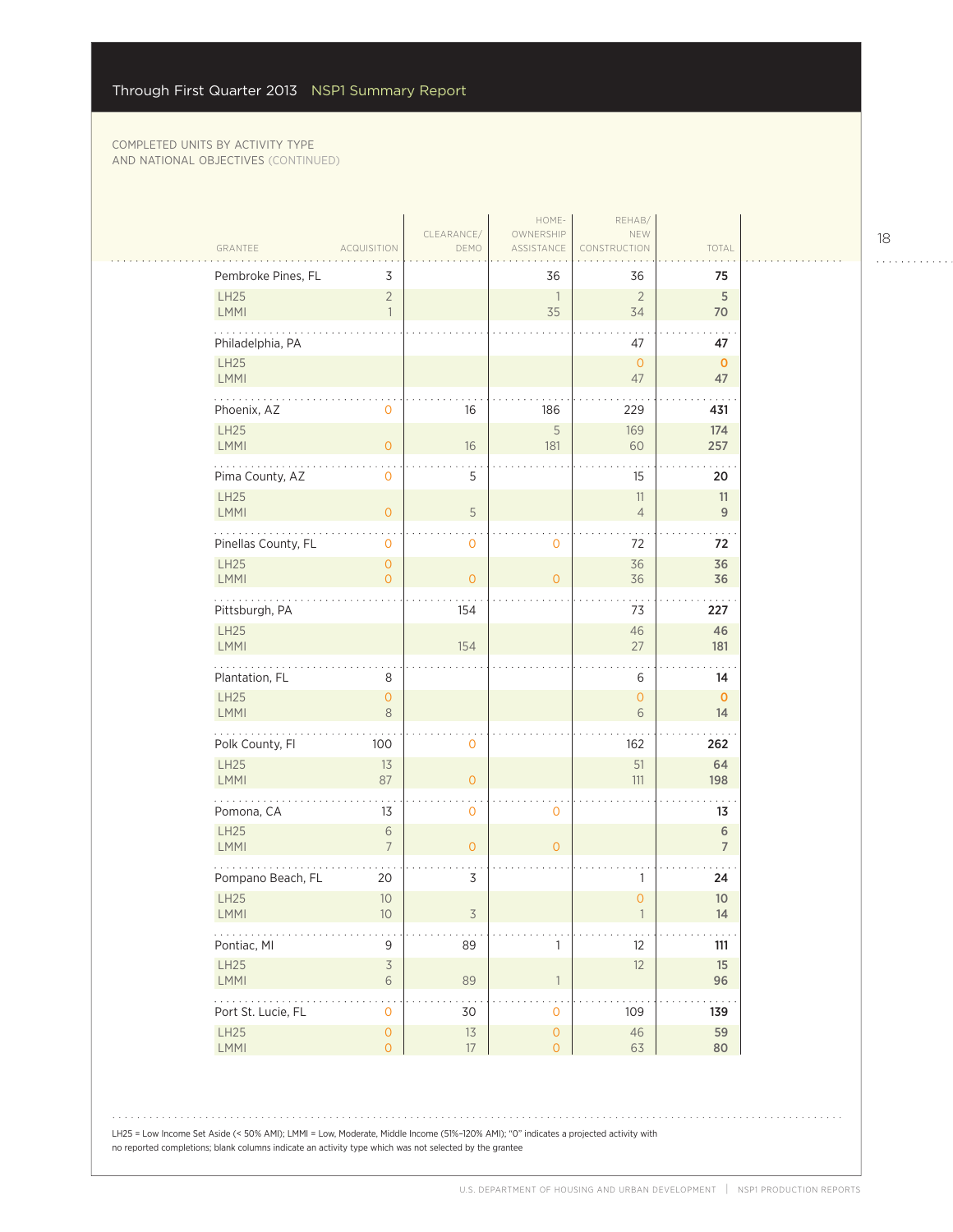|                                                                      | CLEARANCE/     | HOME-<br>OWNERSHIP                    | REHAB/<br>NEW                            |                      |
|----------------------------------------------------------------------|----------------|---------------------------------------|------------------------------------------|----------------------|
| GRANTEE<br><b>ACQUISITION</b>                                        | DEMO           | ASSISTANCE                            | CONSTRUCTION                             | TOTAL                |
| Prince Georges County, MD<br>LH25                                    |                | 1,117                                 | 29                                       | 1,146<br>148         |
| LMMI                                                                 |                | 142<br>975                            | 6<br>23                                  | 998                  |
| Prince William County, VA<br>3                                       |                | 22                                    |                                          | 25                   |
| <b>LH25</b><br>$\overline{5}$<br><b>LMMI</b>                         |                | $\overline{\phantom{a}}$<br>21        |                                          | $\overline{4}$<br>21 |
| .<br>Rancho Cucamonga, CA<br>9                                       |                |                                       |                                          | 9                    |
| <b>LH25</b><br>$\overline{\mathcal{S}}$<br><b>LMMI</b><br>$\sqrt{6}$ |                |                                       |                                          | 3<br>6               |
| Redford, MI                                                          | 25             | $\mathbf 0$                           | 47                                       | 72                   |
| <b>LH25</b><br><b>LMMI</b>                                           | 25             | $\circ$<br>$\mathbf{O}$               | 15<br>32                                 | 15<br>57             |
| Rhode Island State Program<br>$\overline{2}$                         | 2              | 136                                   | 225                                      | 365                  |
| <b>LH25</b><br><b>LMMI</b><br>$\overline{2}$                         | $\overline{2}$ | 136                                   | 100<br>125                               | 100<br>265           |
| $\ldots$<br>Rialto, CA<br>3                                          |                | 58                                    |                                          | 61                   |
| LH25<br>$\mathsf{O}$<br><b>LMMI</b><br>$\overline{3}$                |                | 58                                    |                                          | $\mathbf 0$<br>61    |
| Richland County, SC                                                  | 37             |                                       | 12                                       | 49                   |
| LH25<br><b>LMMI</b>                                                  | 37             |                                       | $\mathsf 9$<br>$\overline{3}$            | 9<br>40              |
| Richmond, CA<br>0                                                    |                |                                       | 19                                       | 19                   |
| LH25<br>$\overline{0}$<br>LMMI                                       |                |                                       | $\overline{7}$<br>12                     | $\overline{7}$<br>12 |
| Riverside County, CA<br>65                                           |                | 67                                    | 219                                      | 351                  |
| <b>LH25</b><br>65<br><b>LMMI</b><br>$\mathbf{O}$                     |                | $\overline{\mathcal{S}}$<br>64        | 66<br>153                                | 134<br>217           |
| Riverside, CA<br>62                                                  | $\mathsf 9$    |                                       |                                          | 71                   |
| LH25<br>35<br><b>LMMI</b><br>27                                      | 9              |                                       |                                          | 35<br>36             |
| Rockford, IL<br>$\mathbf{1}$                                         | 26             | $\mathbf{O}$                          | $\mathbf{1}$                             | 28                   |
| LH25<br>LMMI<br>$\overline{1}$                                       | 26             | $\mathsf{O}\xspace$<br>$\overline{O}$ | $\ensuremath{\mathbb{1}}$<br>$\mathsf O$ | $\overline{1}$<br>27 |
| $\ldots$<br>Sacramento County, CA<br>$\mathsf O$                     | $\mathbb{1}$   |                                       | 168                                      | 169                  |
| LH25<br>LMMI<br>$\mathsf O$                                          | $\mathbf{1}$   |                                       | 56<br>112                                | 56<br>113            |

LH25 = Low Income Set Aside (< 50% AMI); LMMI = Low, Moderate, Middle Income (51%–120% AMI); "0" indicates a projected activity with no reported completions; blank columns indicate an activity type which was not selected by the grantee

19

. . . . . . . . . . . .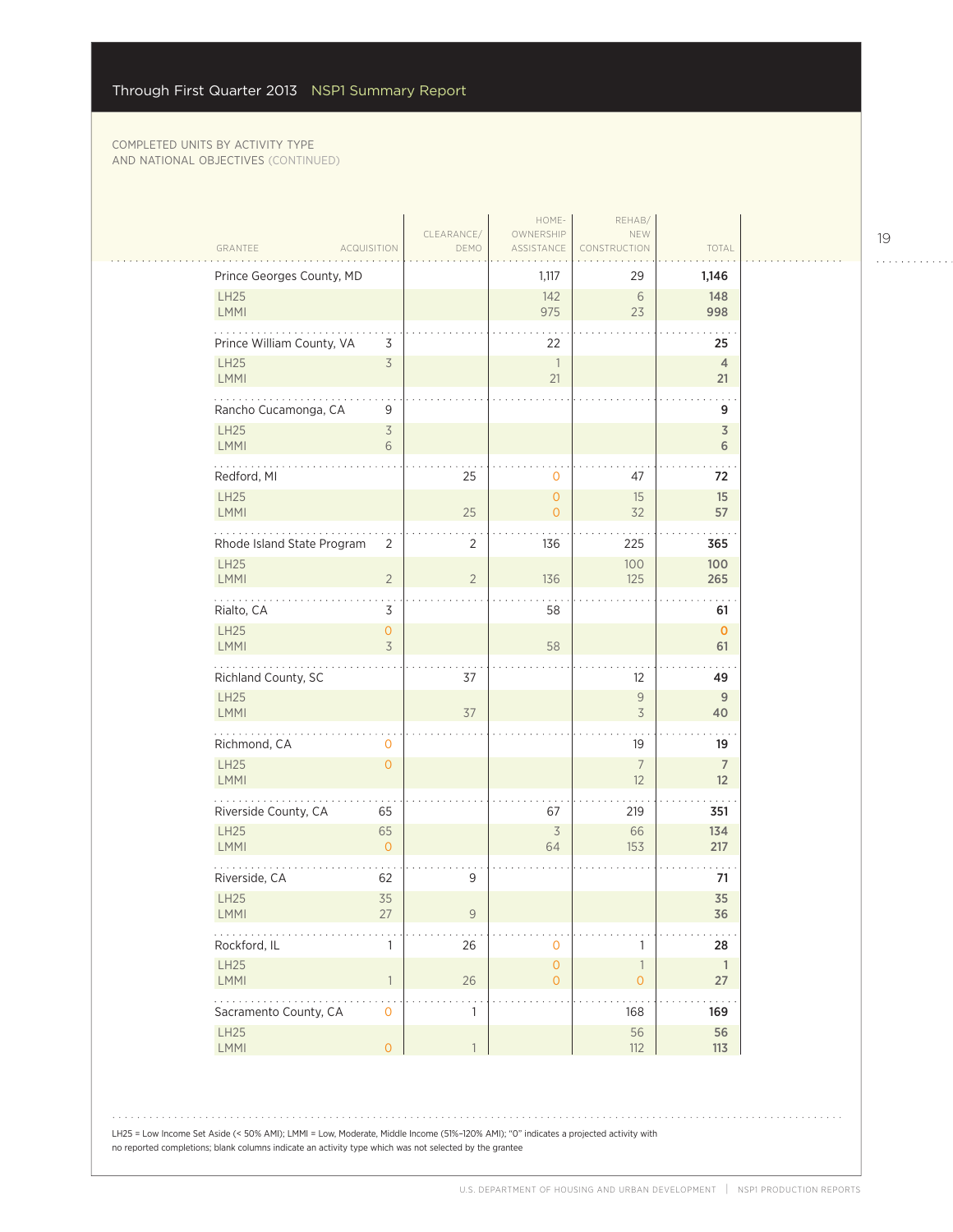|                                                             |                                                 |                     | HOME-                   | REHAB/                     |                     |
|-------------------------------------------------------------|-------------------------------------------------|---------------------|-------------------------|----------------------------|---------------------|
| GRANTEE                                                     | <b>ACQUISITION</b>                              | CLEARANCE/<br>DEMO  | OWNERSHIP<br>ASSISTANCE | NEW<br><b>CONSTRUCTION</b> | TOTAL               |
| Sacramento, CA                                              | $\mathbf 0$                                     | $\mathbf 0$         |                         | 117                        | 117                 |
| LH25<br>LMMI                                                | $\overline{0}$                                  | $\overline{O}$      |                         | 42<br>75                   | 42<br>75            |
| San Antonio, TX                                             | 105                                             |                     | 18                      | 221                        | 344                 |
| LH25<br><b>LMMI</b>                                         | 86<br>19                                        |                     | 18                      | $\overline{O}$<br>221      | 86<br>258           |
| .<br>San Bernardino County, CA                              |                                                 |                     | 18                      | 287                        | 305                 |
| LH25<br><b>LMMI</b>                                         |                                                 |                     | $\overline{7}$<br>11    | 149<br>138                 | 156<br>149          |
| San Bernardino, CA                                          | 54                                              | 11                  |                         |                            | 65                  |
| LH25<br>LMMI                                                | $\mathsf{9}$<br>45                              | 11                  |                         |                            | $\mathsf{9}$<br>56  |
| San Diego County, CA                                        | 14                                              |                     | 3                       | 1                          | 18                  |
| LH25<br>LMMI                                                | 14                                              |                     | $\overline{3}$          | $\mathbbm{1}$              | 15<br>$\mathfrak Z$ |
| $\mathbb{Z}^2$ . The set of $\mathbb{Z}^2$<br>San Diego, CA | 39                                              |                     | 51                      | 4                          | 94                  |
| LH25<br>LMMI                                                | 30<br>9                                         |                     | 51                      | $\overline{4}$             | 34<br>60            |
| San Joaquin County, CA                                      | 80                                              | $\mathsf{O}\xspace$ |                         | 42                         | 122                 |
| LH25<br>LMMI                                                | 80                                              | $\overline{0}$      |                         | 42                         | 42<br>80            |
| .<br>San Jose, CA                                           | $\mathbf 0$                                     |                     |                         | 5                          | 5                   |
| LH25                                                        | $\circ$                                         |                     |                         | 5                          | 5                   |
| Santa Ana, CA                                               | 50                                              |                     | 4                       |                            | 54                  |
| LH25<br><b>LMMI</b>                                         | 14<br>36                                        |                     | $\overline{4}$          |                            | 14<br>40            |
| Sarasota County, FL                                         | 60                                              |                     |                         |                            | 60                  |
| LH25<br><b>LMMI</b>                                         | 26<br>34                                        |                     |                         |                            | 26<br>34            |
| .<br>Savannah, GA                                           | 3                                               |                     |                         | 8                          | .<br>11             |
| LH25<br>LMMI                                                | $\overline{\mathcal{S}}$<br>$\mathsf{O}\xspace$ |                     |                         | $\overline{2}$<br>$6\,$    | $\sqrt{5}$<br>6     |
| .<br>Seminole County, FL                                    | 3                                               |                     |                         | 58                         | 61                  |
| LH25<br>LMMI                                                | $\mathsf O$<br>$\overline{3}$                   |                     |                         | 35<br>23                   | 35<br>$26\,$        |

20 . . . . . . . . . . . .

LH25 = Low Income Set Aside (< 50% AMI); LMMI = Low, Moderate, Middle Income (51%–120% AMI); "0" indicates a projected activity with no reported completions; blank columns indicate an activity type which was not selected by the grantee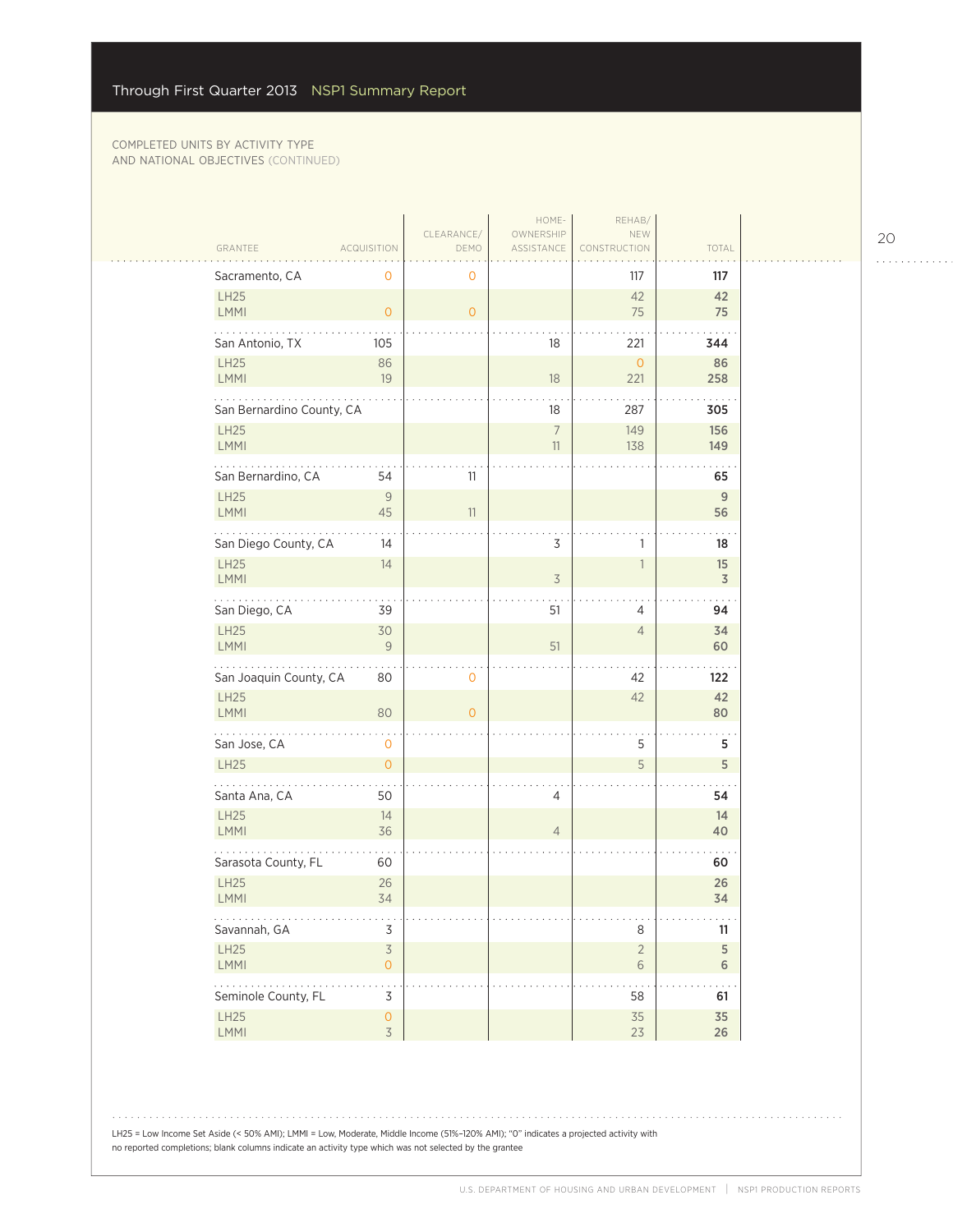#### COMPLETED UNITS BY ACTIVITY TYPE AND NATIONAL OBJECTIVES (CONTINUED)

| Shelby County, TN               | 25                                    |                    |                | 34                       | 59                    |
|---------------------------------|---------------------------------------|--------------------|----------------|--------------------------|-----------------------|
| LH25<br>LMMI                    | $6\,$<br>19                           |                    |                | 11<br>23                 | 17<br>42              |
| South Bend, IN                  |                                       | 69                 |                | 27                       | 96                    |
| LH25<br>LMMI                    |                                       | 69                 |                | 17<br>10 <sup>°</sup>    | 17<br>79              |
| South Carolina<br>State Program | 206                                   | 307                |                | 77                       | 590                   |
| <b>LH25</b><br>LMMI             | 124<br>82                             | 307                |                | 70<br>$\overline{7}$     | 194<br>396            |
| Southfield, MI                  |                                       | 6                  | 65             | 51                       | 122                   |
| <b>LH25</b><br>LMMI             |                                       | 6                  | 65             | 22<br>29                 | 22<br>100             |
| Springfield, MA                 |                                       | 0                  |                | 24                       | 24                    |
| <b>LH25</b><br><b>LMMI</b>      |                                       | $\overline{0}$     |                | 14<br>10 <sup>°</sup>    | 14<br>10 <sup>°</sup> |
| Springfield, OH                 | 0                                     | 30                 |                | 22                       | 52                    |
| <b>LH25</b><br>LMMI             | $\overline{O}$<br>$\mathbf{0}$        | $\mathbf{O}$<br>30 |                | 12<br>10 <sup>°</sup>    | 12<br>40              |
| St Paul, MN                     | 30                                    |                    |                |                          | 30                    |
| LH25<br>LMMI                    | 22<br>$\,8\,$                         |                    |                |                          | 22<br>8               |
| للمتمازي<br>St Petersburg, FL   | 0                                     | 0                  |                | 20                       | 20                    |
| <b>LH25</b><br>LMMI             | $\mathbf{O}$<br>$\overline{O}$        | $\Omega$           |                | 20<br>$\Omega$           | 20<br>$\mathbf 0$     |
| St. Clair County, IL            | 43                                    |                    |                |                          | 43                    |
| <b>LH25</b><br>LMMI             | 19<br>24                              |                    |                |                          | 19<br>24              |
| St. Louis County, MO            | 0                                     |                    |                | 33                       | 33                    |
| LH25<br><b>LMMI</b>             | $\mathsf{O}\xspace$<br>$\overline{O}$ |                    |                | 18<br>15                 | 18<br>15              |
| St. Louis, MO                   | 0                                     |                    |                | 3                        | 3                     |
| <b>LH25</b><br><b>LMMI</b>      | $\overline{O}$<br>$\mathbf{O}$        |                    |                | $\mathsf{O}\xspace$<br>3 | $\pmb{0}$<br>3        |
| Stanislaus County, CA           | 69                                    |                    | 3              | 69                       | 141                   |
| <b>LH25</b><br>LMMI             | 24<br>45                              |                    | $\mathfrak{Z}$ | 24<br>45                 | 48<br>93              |

21

. . . . . . . . . . . .

. . . . . . . . . . .

 $\alpha$  is a second contract of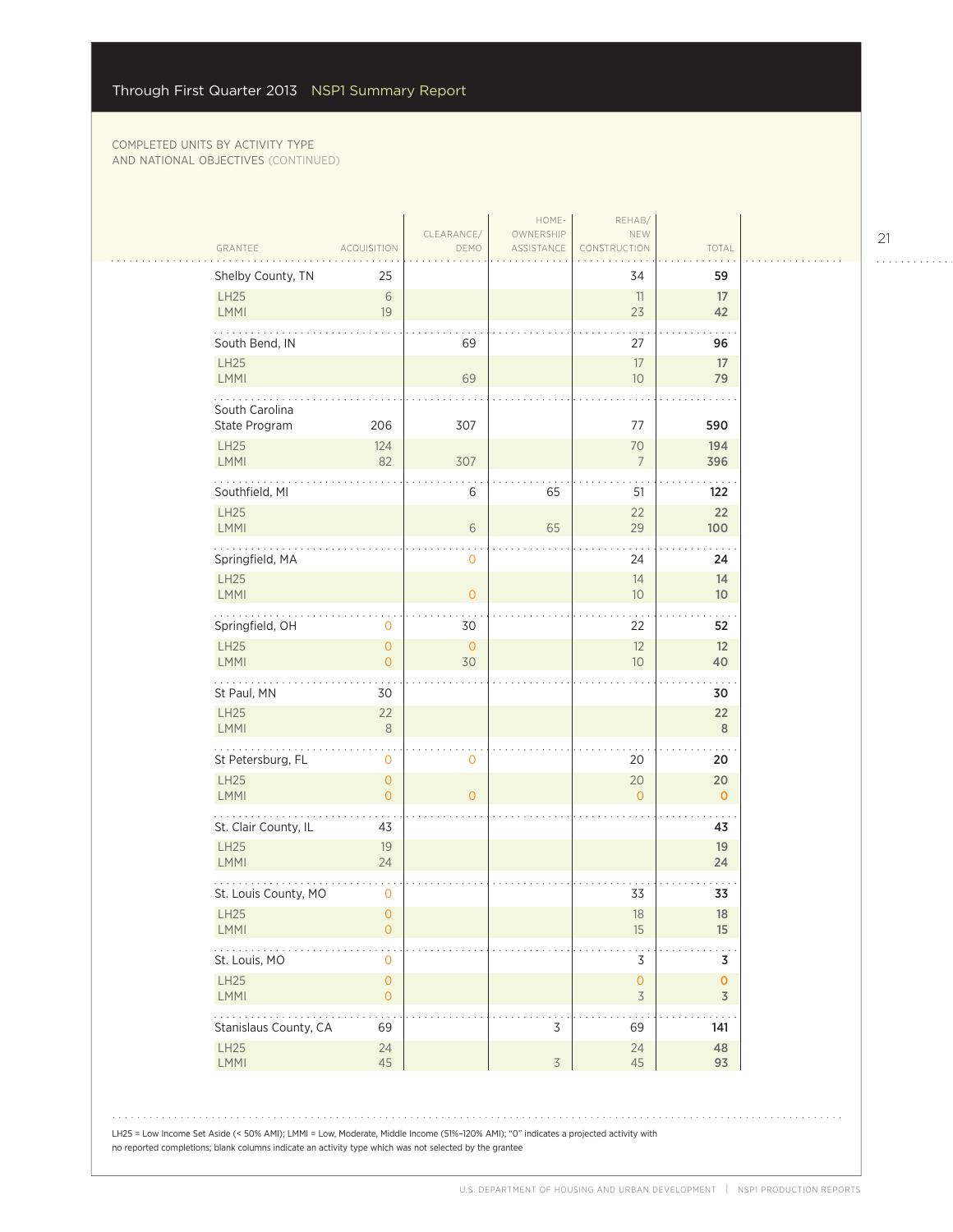|                               |                                  |                                | HOME-                   | REHAB/                   |                   |  |
|-------------------------------|----------------------------------|--------------------------------|-------------------------|--------------------------|-------------------|--|
| GRANTEE                       | <b>ACQUISITION</b>               | CLEARANCE/<br>DEMO             | OWNERSHIP<br>ASSISTANCE | NEW<br><b>ISTRUCTION</b> | TOTAL             |  |
| Stark County, OH              | 35                               | 18                             | 42                      | 2                        | 97                |  |
| LH25<br>LMMI                  | 16<br>19                         | 18                             | 42                      | $\overline{2}$           | 16<br>81          |  |
| State of Alabama              |                                  | 0                              |                         | 180                      | 180               |  |
| <b>LH25</b><br>LMMI           |                                  | $\overline{O}$                 |                         | 99<br>81                 | 99<br>81          |  |
| .<br><b>State of Arkansas</b> |                                  |                                |                         | 333                      | 333               |  |
| <b>LH25</b><br>LMMI           |                                  |                                |                         | 311<br>22                | 311<br>22         |  |
| State of California           | $\mathbf 0$                      | 90                             | 198                     | 549                      | 837               |  |
| <b>LH25</b><br>LMMI           | $\mathbf{O}$                     | 90                             | 198                     | 187<br>362               | 187<br>650        |  |
| State of Colorado             | $\mathbf 0$                      |                                | 0                       | 26                       | 26                |  |
| <b>LH25</b><br>LMMI           | $\overline{O}$<br>$\overline{O}$ |                                | $\overline{O}$          | 26<br>$\mathbf{O}$       | 26<br>$\mathbf 0$ |  |
| .<br>State of Delaware        |                                  | 3                              | 29                      | 53                       | 85                |  |
| <b>LH25</b><br>LMMI           |                                  | $\overline{3}$                 | $\,8\,$<br>21           | 15<br>38                 | 23<br>62          |  |
| State of Florida              | 531                              | 12                             | 100                     | 736                      | 1,379             |  |
| <b>LH25</b><br>LMMI           | 267<br>264                       | 1<br>11                        | 100                     | 300<br>436               | 568<br>811        |  |
| .<br>State of Georgia         | 14                               | 0                              | 571                     | 492                      | 1,077             |  |
| <b>LH25</b><br>LMMI           | $\overline{0}$<br>14             | $\mathbf{O}$<br>$\overline{O}$ | 78<br>493               | 243<br>249               | 321<br>756        |  |
| State of Idaho                | 209                              |                                | 53                      |                          | 262               |  |
| <b>LH25</b><br>LMMI           | 61<br>148                        |                                | 5<br>48                 |                          | 66<br>196         |  |
| State of Illinois             |                                  | 0                              | 1                       | 81                       | 82                |  |
| LH25<br>LMMI                  |                                  | 0                              |                         | 54<br>27                 | 54<br>28          |  |
| .<br>State of Indiana-IHCDA   |                                  | 119                            | 478                     | 575                      | 1,172             |  |
| <b>LH25</b><br>LMMI           |                                  | 119                            | 478                     | 255<br>320               | 255<br>917        |  |
| .<br>State of Iowa            | 73                               | 141                            |                         | 131                      | 345               |  |
| LH25<br>LMMI                  | 48<br>25                         | $27\,$<br>114                  |                         | $51\,$<br>80             | 126<br>219        |  |

22 . . . . . . . . . . . .

LH25 = Low Income Set Aside (< 50% AMI); LMMI = Low, Moderate, Middle Income (51%–120% AMI); "0" indicates a projected activity with no reported completions; blank columns indicate an activity type which was not selected by the grantee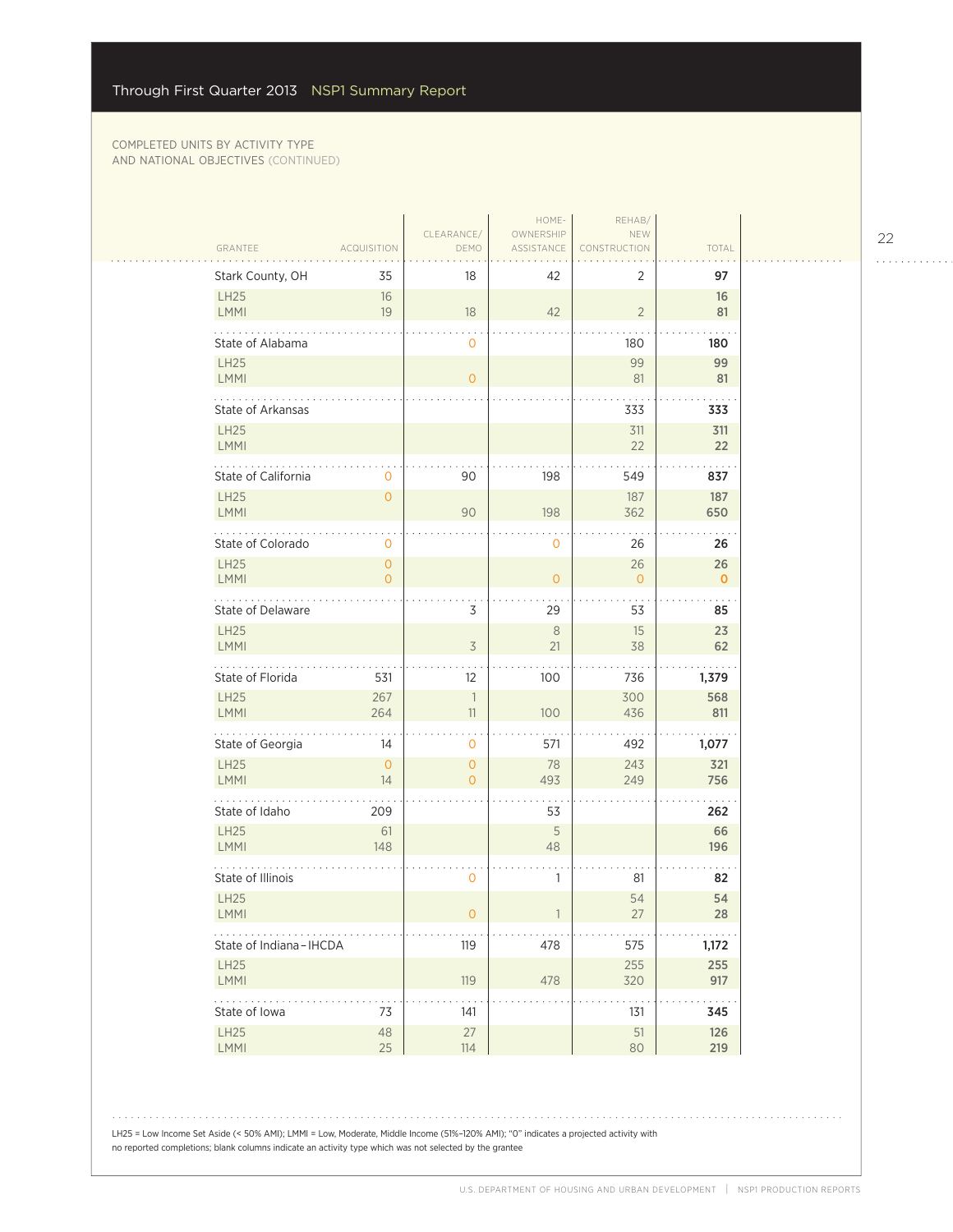#### COMPLETED UNITS BY ACTIVITY TYPE AND NATIONAL OBJECTIVES (CONTINUED)

|                               |                                       | CLEARANCE/                | HOME-<br>OWNERSHIP   | REHAB/<br>NEW     |            |
|-------------------------------|---------------------------------------|---------------------------|----------------------|-------------------|------------|
| GRANTEE                       | <b>ACQUISITION</b>                    | DEMO                      | ASSISTANCE           | TRUCTION          | TOTAL      |
| State of Kansas               | 3                                     | $\overline{2}$            | 24                   | 274               | 303        |
| LH25<br>LMMI                  | $\overline{2}$<br>$\mathbf{1}$        | $\sqrt{2}$                | $\overline{4}$<br>20 | 118<br>156        | 124<br>179 |
| State of Kentucky             | 30                                    | 17                        | 20                   | 171               | 238        |
| LH25<br>LMMI                  | 30                                    | $\circ$<br>17             | 20                   | 73<br>98          | 93<br>145  |
| .<br>State of Louisiana       | 0                                     | 0                         | 167                  | 329               | 496        |
| <b>LH25</b><br>LMMI           | $\overline{0}$<br>$\overline{O}$      | $\circ$<br>$\overline{O}$ | 167                  | 226<br>103        | 226<br>270 |
| State of Maine                | 0                                     | 6                         |                      | 26                | 32         |
| <b>LH25</b><br>LMMI           | $\overline{O}$<br>$\mathbf{O}$        | $\sqrt{6}$                |                      | 11<br>15          | 11<br>21   |
| State of Maryland             | 5                                     | $\mathbf{1}$              | 236                  | 48                | 290        |
| <b>LH25</b><br>LMMI           | $\overline{2}$<br>$\overline{3}$      | 1                         | 30<br>206            | 31<br>17          | 63<br>227  |
| State of Massachusetts        | 24                                    | 32                        |                      | 189               | 245        |
| <b>LH25</b><br><b>LMMI</b>    | $\overline{7}$<br>17                  | 32                        |                      | 101<br>88         | 108<br>137 |
| State of Michigan             | 0                                     | 756                       | 21                   | 141               | 918        |
| <b>LH25</b><br>LMMI           | $\overline{O}$                        | 756                       | $\overline{3}$<br>18 | 6<br>135          | 9<br>909   |
| .<br>State of Minnesota       |                                       |                           | 126                  | 225               | 351        |
| LH25<br><b>LMMI</b>           |                                       |                           | 34<br>92             | 107<br>118        | 141<br>210 |
| State of Mississippi          | 546                                   |                           |                      | 139               | 685        |
| <b>LH25</b><br>LMMI           | 92<br>454                             |                           |                      | 139               | 231<br>454 |
| State of Missouri             | 4                                     | 6                         | 302                  | 16                | 328        |
| LH25<br><b>LMMI</b>           | $\overline{O}$<br>4                   | $\overline{3}$<br>3       | 302                  | 16<br>$\mathbf 0$ | 19<br>309  |
| State of Montana              | $\circ$                               |                           | 3                    | 152               | 155        |
| <b>LH25</b><br>LMMI           | $\mathsf{O}\xspace$<br>$\overline{O}$ |                           | 3                    | 85<br>67          | 88<br>67   |
| $\cdots$<br>State of Nebraska |                                       | 10 <sup>°</sup>           |                      | 118               | 128        |
| LH25<br>LMMI                  |                                       | 10                        |                      | 37<br>$81\,$      | 37<br>91   |

LH25 = Low Income Set Aside (< 50% AMI); LMMI = Low, Moderate, Middle Income (51%-120% AMI); "0" indicates a projected activity with no reported completions; blank columns indicate an activity type which was not selected by the grantee

23

. . . . . . . . . . . .

 $\mathbb{R}$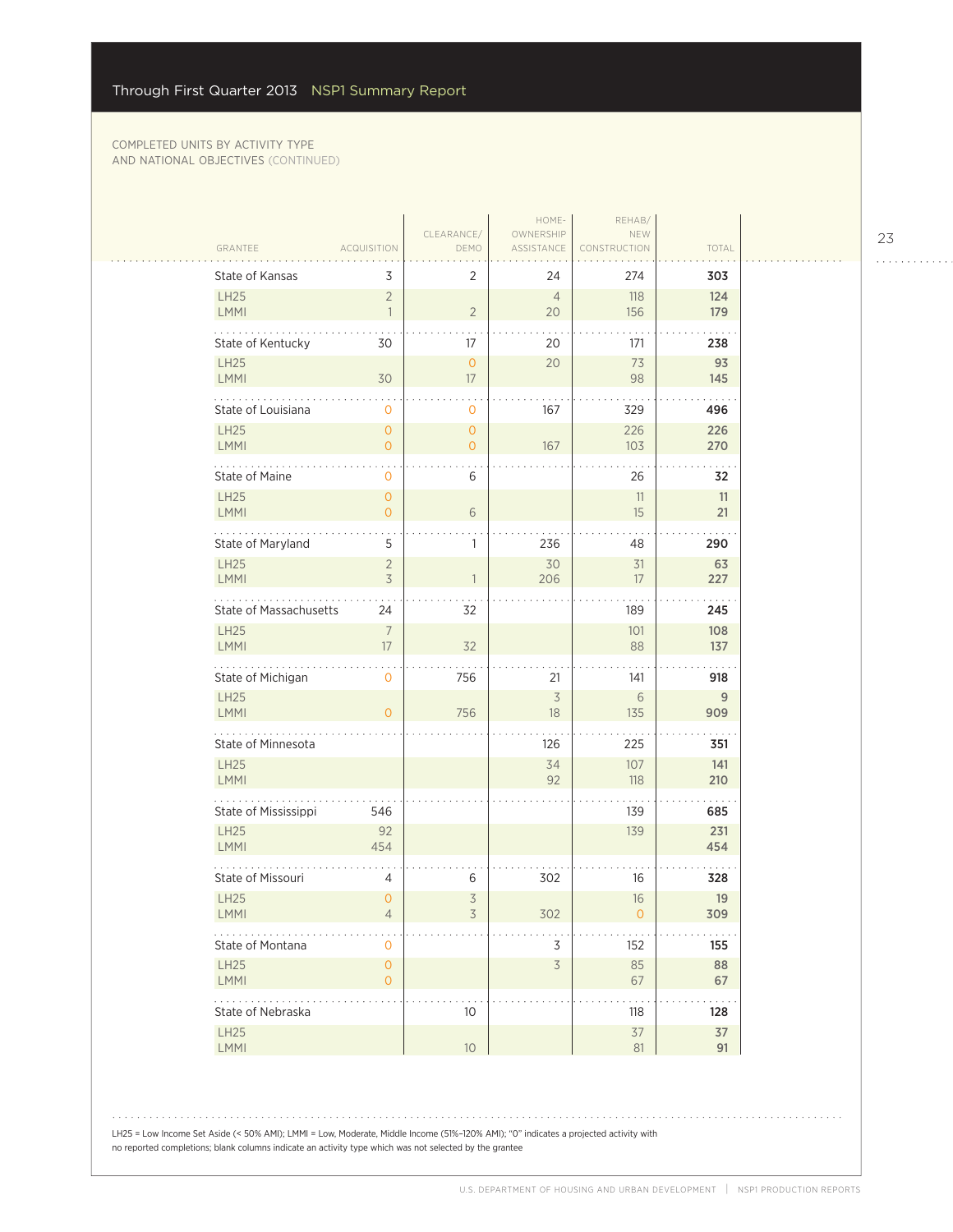#### COMPLETED UNITS BY ACTIVITY TYPE AND NATIONAL OBJECTIVES (CONTINUED)

|                            |                    |                    | HOME-                   | REHAB/                              |              |  |
|----------------------------|--------------------|--------------------|-------------------------|-------------------------------------|--------------|--|
| GRANTEE                    | <b>ACQUISITION</b> | CLEARANCE/<br>DEMO | OWNERSHIP<br>ASSISTANCE | NEW<br>CONSTRUCTION                 | TOTAL        |  |
| State of Nevada            |                    |                    | 132                     | 117                                 |              |  |
| LH25                       |                    |                    |                         | 80                                  | 249<br>80    |  |
| LMMI                       |                    |                    | 132                     | 37                                  | 169          |  |
| State of New Hampshire     | 0                  | 19                 |                         | 28                                  | 47           |  |
| LH25                       | $\mathbf{0}$       |                    |                         | $\mathbf{O}$                        | $\mathbf{0}$ |  |
| LMMI                       | $\overline{0}$     | 19                 |                         | 28                                  | 47           |  |
| .<br>State of New Jersey   | 2                  | 10                 |                         | 166                                 | 178          |  |
| <b>LH25</b>                | $\overline{2}$     | $10$               |                         | 97                                  | 109          |  |
| LMMI                       | $\overline{0}$     | $\overline{O}$     |                         | 69                                  | 69           |  |
| State of New York          |                    | 167                |                         | 343                                 | 510          |  |
| <b>LH25</b>                |                    |                    |                         | 227                                 | 227          |  |
| LMMI                       |                    | 167                |                         | 116                                 | 283          |  |
| State of North Carolina    | 30                 | 6                  | 408                     | 286                                 | 730          |  |
| <b>LH25</b>                | 19                 | 0                  | 206                     | 242                                 | 467          |  |
| <b>LMMI</b>                | 11                 | 6                  | 202                     | 44                                  | 263          |  |
| State of North Dakota-DOC  | 1                  | 1                  |                         | 234                                 | 236          |  |
| <b>LH25</b>                |                    |                    |                         | 77                                  | 77           |  |
| <b>LMMI</b>                | $\overline{1}$     | 1                  |                         | 157                                 | 159          |  |
| State of Ohio              | 0                  | 4,761              |                         | 135                                 | 4,896        |  |
| LH25                       |                    |                    |                         | 18                                  | 18           |  |
| LMMI<br>.                  | $\overline{O}$     | 4,761              |                         | 117                                 | 4,914        |  |
| State of Oregon            |                    |                    | 169                     | 67                                  | 236          |  |
| LH25                       |                    |                    | 18                      | 41                                  | 59           |  |
| <b>LMMI</b>                |                    |                    | 151                     | 26                                  | 177          |  |
| State of Pennsylvania      |                    | 7                  |                         | 442                                 | 449          |  |
| <b>LH25</b><br>LMMI        |                    | $7\overline{ }$    |                         | 305<br>137                          | 305          |  |
|                            |                    |                    |                         |                                     | 144          |  |
| State of South Dakota      | 41                 | 3                  | 1                       | 129                                 | 174          |  |
| <b>LH25</b><br><b>LMMI</b> | 31<br>10           | 0                  | $\mathbf{O}$            | 73<br>56                            | 104<br>70    |  |
|                            |                    | 3                  |                         |                                     |              |  |
| State of Tennessee         | 130                | 146                | $\overline{4}$          | $\overline{\mathsf{S}}$             | 283          |  |
| LH25<br>LMMI               | 27<br>103          | 146                | $\overline{4}$          | $\overline{\mathcal{S}}$<br>$\circ$ | 30<br>253    |  |
| .                          |                    |                    |                         |                                     | .            |  |
| State of Texas-TDHCA       | 80                 | 166                | 18                      | 31                                  | 295          |  |
| LH25<br>LMMI               | 56<br>24           | 166                | $\,$ $\,$ $\,$<br>12    | $16\,$<br>15                        | 78<br>217    |  |
|                            |                    |                    |                         |                                     |              |  |

LH25 = Low Income Set Aside (< 50% AMI); LMMI = Low, Moderate, Middle Income (51%-120% AMI); "0" indicates a projected activity with no reported completions; blank columns indicate an activity type which was not selected by the grantee

24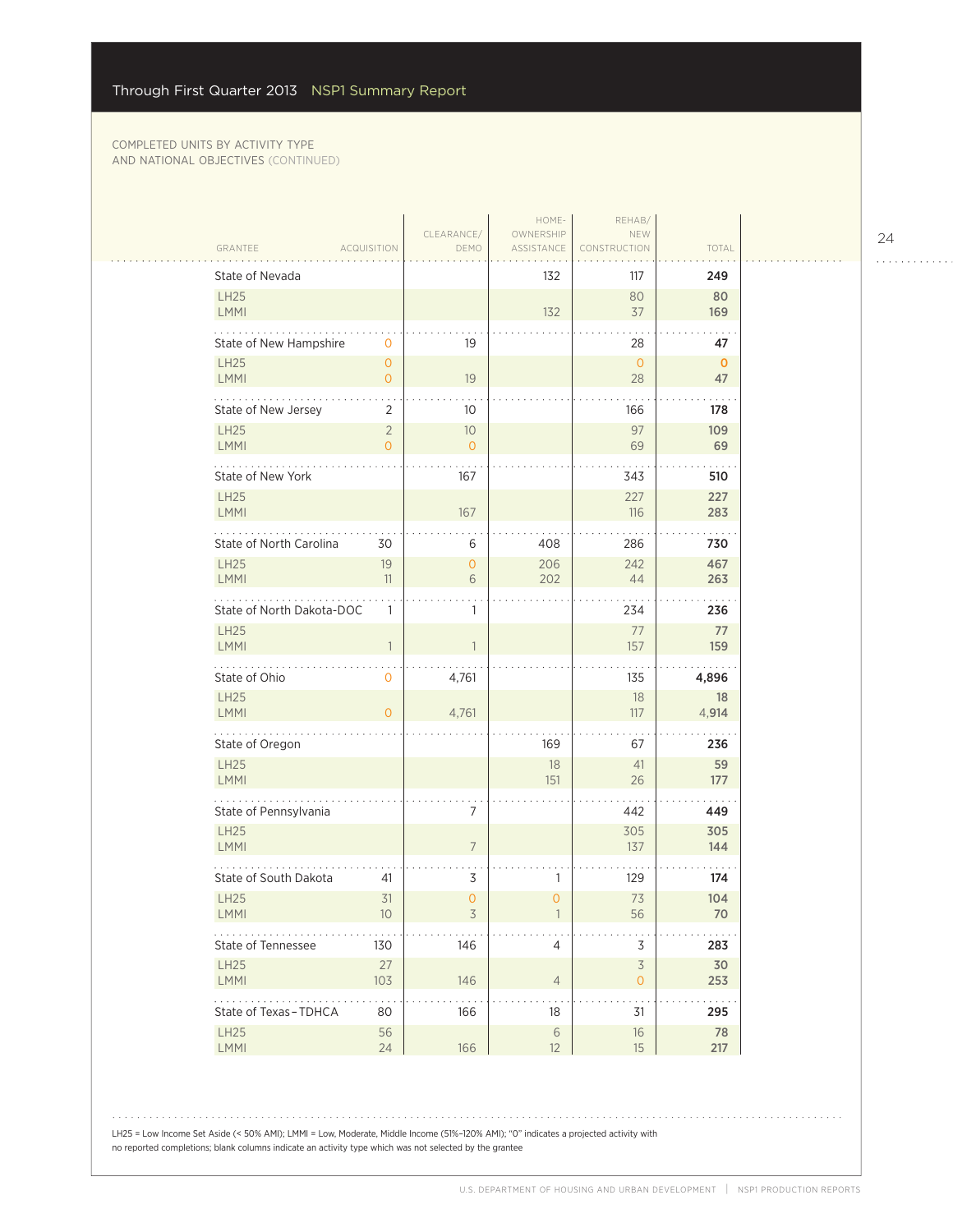| GRANTEE                       | <b>ACQUISITION</b>                  | CLEARANCE/<br>DEMO                    | HOME-<br>OWNERSHIP<br>ASSISTANCE | REHAB/<br>NEW<br>CONSTRUCTION        | TOTAL                 |
|-------------------------------|-------------------------------------|---------------------------------------|----------------------------------|--------------------------------------|-----------------------|
| State of Utah                 | 163                                 |                                       | 0                                | 0                                    | 163                   |
| LH25<br>LMMI                  | 102<br>61                           |                                       | $\overline{O}$                   | $\mathbf{O}$                         | 102<br>61             |
| State of Vermont              | 22                                  | $\circ$                               |                                  | 175                                  | 197                   |
| <b>LH25</b><br><b>LMMI</b>    | 15<br>$\overline{7}$                | $\mathbf{O}$                          |                                  | 87<br>88                             | 102<br>95             |
| State of Virginia             | 0                                   |                                       | 0                                | $\mathbf 0$                          | O                     |
| <b>LH25</b><br>LMMI           | $\mathbf{O}$<br>$\overline{O}$      |                                       | $\mathbf 0$                      | $\mathbf{O}$                         | $\mathbf 0$<br>0      |
| State of Washington           | 96                                  | 3                                     | 54                               |                                      | 153                   |
| <b>LH25</b><br>LMMI           | 58<br>38                            | $\overline{3}$                        | $\circ$<br>54                    |                                      | 58<br>95              |
| State of West Virginia        |                                     |                                       |                                  | 123                                  | 123                   |
| <b>LH25</b><br>LMMI           |                                     |                                       |                                  | 65<br>58                             | 65<br>58              |
| State of Wisconsin            | 0                                   | 75                                    | 59                               | 329                                  | 463                   |
| LH25<br>LMMI                  | $\overline{O}$<br>$\overline{O}$    | 75                                    | 18<br>41                         | 190<br>139                           | 208<br>255            |
| Sterling Heights, MI          |                                     | 0                                     | 25                               | $12 \overline{ }$                    | 37                    |
| <b>LH25</b><br>LMMI           |                                     | $\overline{0}$                        | 25                               | 12                                   | 12<br>25              |
| .<br>Stockton, CA             | 4                                   |                                       | 7                                | 67                                   | 78                    |
| LH25<br>LMMI                  | $\overline{4}$                      |                                       | 7                                | $\mathbf{O}$<br>67                   | $\mathbf 0$<br>78     |
| Suffolk County, NY            |                                     |                                       |                                  | 21                                   | 21                    |
| <b>LH25</b><br>LMMI           |                                     |                                       |                                  | $6\,$<br>15                          | $6\,$<br>15           |
| Summit County, OH             |                                     | 0                                     |                                  | 65                                   | 65                    |
| <b>LH25</b><br>LMMI           |                                     | $\overline{O}$<br>$\mathsf{O}\xspace$ |                                  | 48<br>$17\,$                         | 48<br>17              |
| $\ldots$ .<br>Sunrise, FL     | $\mathbf{1}$                        | $\mathbf 0$                           |                                  | 14                                   | 15                    |
| LH25<br>LMMI                  | $\mathsf{O}\xspace$<br>$\mathbf{1}$ | $\overline{O}$                        |                                  | $\overline{4}$<br>$10$               | $\overline{4}$<br>11  |
| <b>.</b><br>Surprise Town, AZ |                                     |                                       | 26                               | $\ddot{\phantom{0}}$<br>$\mathbf{O}$ | .<br>26               |
| LH25<br>LMMI                  |                                     |                                       | $10$<br>$16\,$                   | $\circ$<br>$\circ$                   | 10 <sup>°</sup><br>16 |

LH25 = Low Income Set Aside (< 50% AMI); LMMI = Low, Moderate, Middle Income (51%–120% AMI); "0" indicates a projected activity with no reported completions; blank columns indicate an activity type which was not selected by the grantee

25

. . . . . . . . . . . .

. . . . . . . . . . .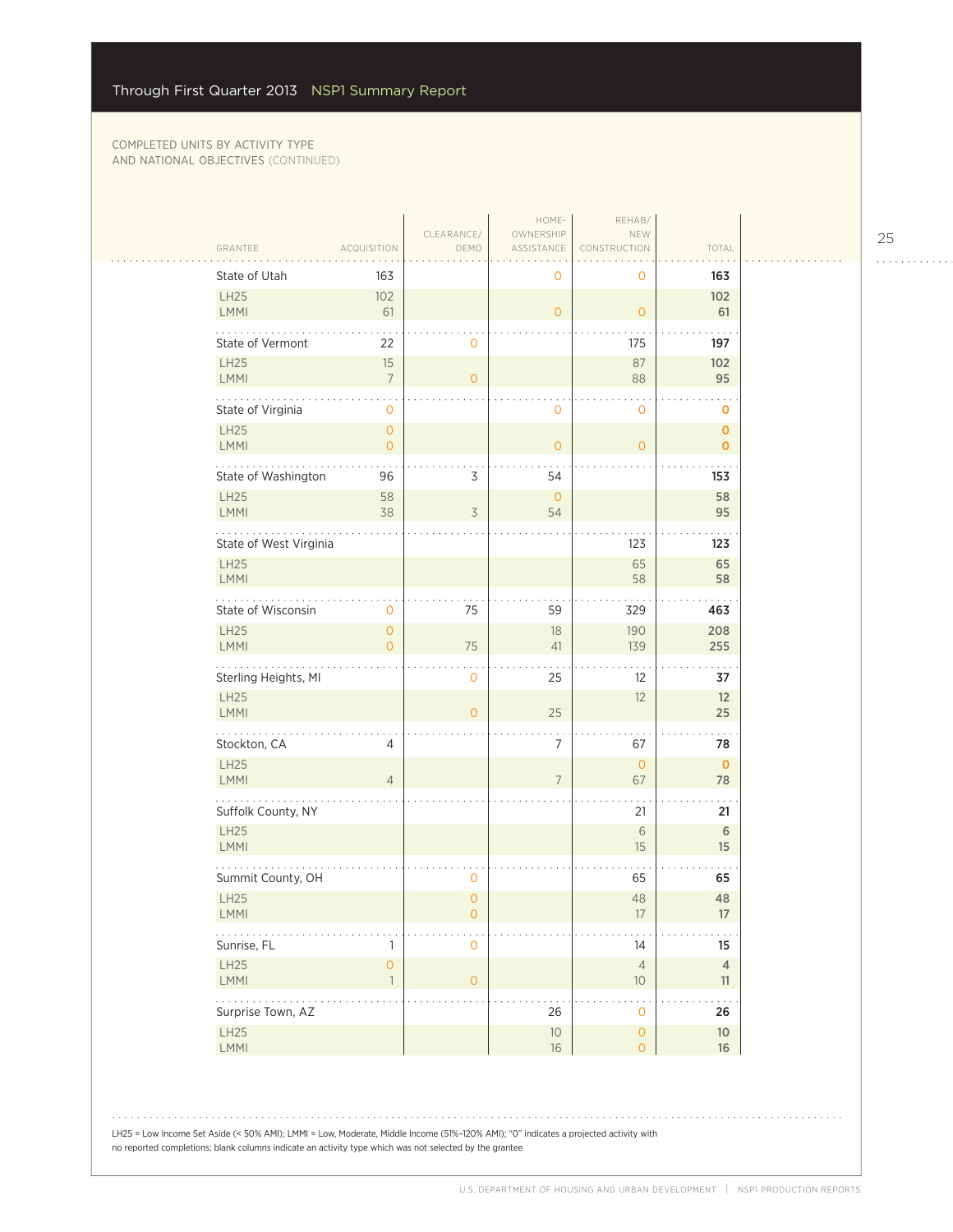| Tamarac, FL                      |                                            | 1              | 53             | 53                                  | 107                        |
|----------------------------------|--------------------------------------------|----------------|----------------|-------------------------------------|----------------------------|
| LH25<br><b>LMMI</b>              |                                            | $\mathbf{1}$   | 16<br>37       | 16<br>37                            | 32<br>75                   |
| Tampa, FL                        | 0                                          |                |                | 109                                 | 109                        |
| LH25<br><b>LMMI</b>              | $\mathsf{O}\xspace$<br>$\mathsf{O}\xspace$ |                |                | 81<br>28                            | 81<br>28                   |
| .<br>Tarrant County, TX          | 16                                         |                |                | 10                                  | 26                         |
| LH25<br><b>LMMI</b>              | 16                                         |                |                | $10$                                | 10 <sup>°</sup><br>16      |
| Taylor, MI                       | 21                                         |                |                |                                     | 21                         |
| <b>LH25</b><br>LMMI              | 5<br>16                                    |                |                |                                     | $\sqrt{5}$<br>16           |
| Territory of Guam<br><b>LH25</b> |                                            |                |                | 3<br>$\mathsf 3$                    | 3<br>$\overline{3}$        |
| .<br>Toledo, OH                  |                                            | 112            |                | 51                                  | 163                        |
| LH25<br>LMMI                     |                                            | 112            |                | 17<br>34                            | 17<br>146                  |
| Tucson, AZ<br>LMMI               |                                            |                |                | 11<br>$11\,$                        | 11<br>11                   |
| Union County, NJ                 | 0                                          |                |                | $\mathbf 0$                         | 0                          |
| LH25<br>LMMI                     | $\mathsf{O}\xspace$<br>$\overline{O}$      |                |                | $\mathsf{O}\xspace$                 | $\pmb{0}$<br>$\mathbf{O}$  |
| .<br>Vallejo, CA                 |                                            |                | 3              | 6                                   | 9                          |
| LH25<br>LMMI                     |                                            |                | $\overline{3}$ | $\mathsf{O}\xspace$<br>6            | $\mathbf 0$<br>$\mathsf g$ |
| Victorville, CA                  | 66                                         | 2              | 17             | $\cdot$<br>$\mathbf 0$              | 85                         |
| <b>LH25</b><br>LMMI              | 57<br>$\mathcal G$                         | $\overline{2}$ | $17\,$         | $\mathsf{O}\xspace$                 | 59<br>26                   |
| Virgin Islands                   | 2                                          |                |                | O                                   | 2                          |
| LH25<br>LMMI                     | $\sqrt{2}$                                 |                |                | $\mathsf{O}\xspace$<br>$\mathbf{O}$ | 0<br>$\overline{2}$        |
| Visalia, CA                      | 29                                         |                |                |                                     | 29                         |
| <b>LH25</b><br><b>LMMI</b>       | $\overline{7}$<br>22                       |                |                |                                     | $\overline{7}$<br>22       |
| Volusia County, FL               | 11                                         |                |                | 41                                  | 52                         |
| <b>LH25</b><br><b>LMMI</b>       | $11\,$                                     |                |                | 19<br>22                            | 30<br>22                   |

26

. . . . . . . . . . . .

 $\mathbb{R}$ 

 $\sim$   $\sim$